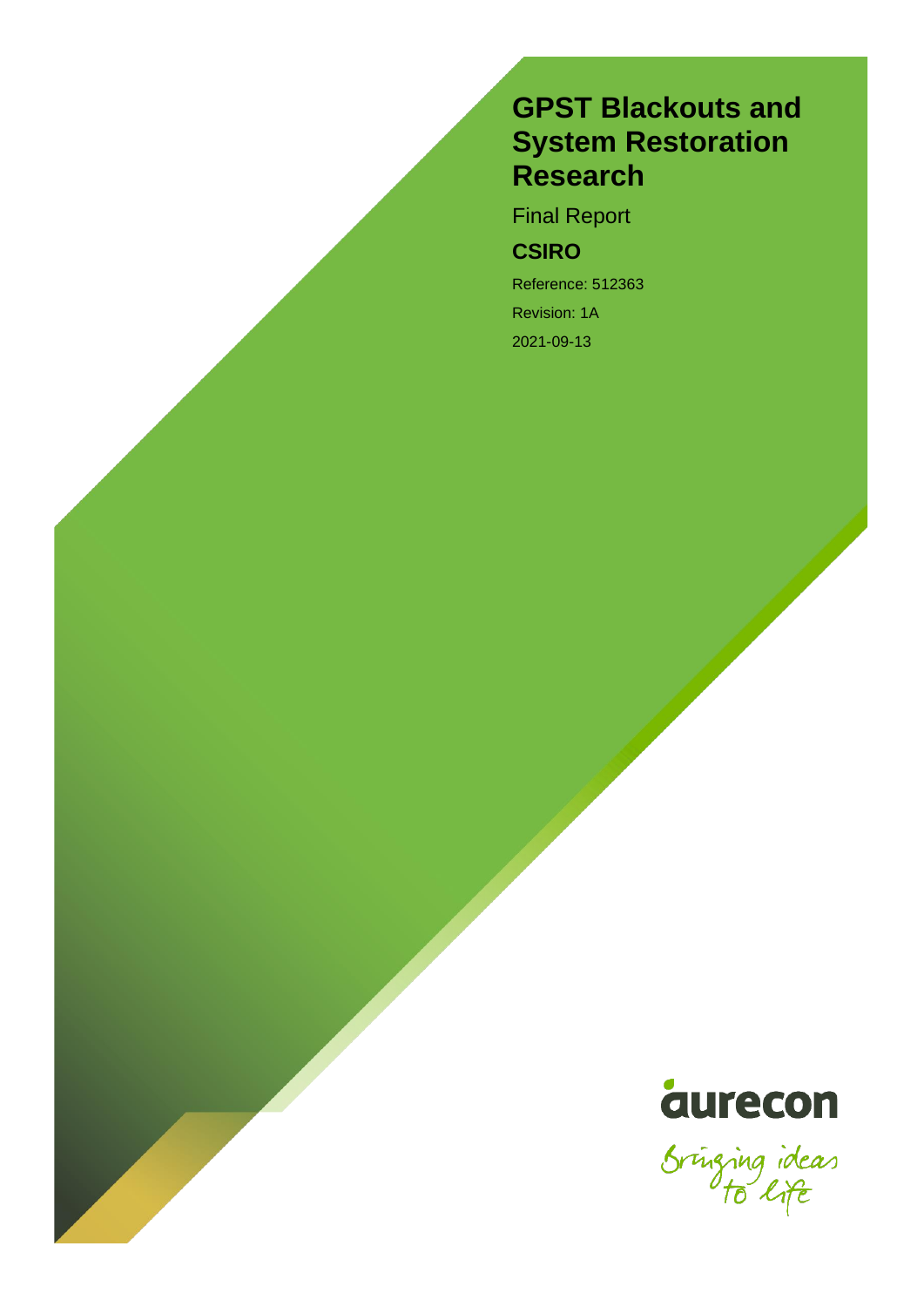# Document control record

Document prepared by:

#### **Aurecon Australasia Pty Ltd**

ABN 54 005 139 873 Aurecon Centre Level 8, 850 Collins Street Docklands, Melbourne VIC 3008 PO Box 23061 Docklands VIC 8012 Australia

- **T** +61 3 9975 3000
- **F** +61 3 9975 3444
- **E** melbourne@aurecongroup.com
- **W** aurecongroup.com

A person using Aurecon documents or data accepts the risk of:

- **a)** Using the documents or data in electronic form without requesting and checking them for accuracy against the original hard copy version.
- **b)** Using the documents or data for any purpose not agreed to in writing by Aurecon.

| <b>Document control</b> |             |                                                                                                                                                                                                                              |                         |                 |                                  | <b>aurecon</b>     |  |
|-------------------------|-------------|------------------------------------------------------------------------------------------------------------------------------------------------------------------------------------------------------------------------------|-------------------------|-----------------|----------------------------------|--------------------|--|
| <b>Report title</b>     |             | GPST Blackouts and System Restoration Research                                                                                                                                                                               |                         |                 |                                  |                    |  |
| <b>Document code</b>    |             |                                                                                                                                                                                                                              | <b>Project number</b>   |                 | 512363                           |                    |  |
| File path               |             | Https://aurecongroup.sharepoint.com/sites/PowerSystemsSAVI-<br>GPSTBlackoutsandSystemRestoration/Shared Documents/GPST Blackouts and System<br>Restoration/Report/GPST Blackouts and System Restoration final report v0.docx |                         |                 |                                  |                    |  |
| <b>Client</b>           |             | <b>CSIRO</b>                                                                                                                                                                                                                 |                         |                 |                                  |                    |  |
| <b>Client contact</b>   |             | Brian Liu                                                                                                                                                                                                                    | <b>Client reference</b> |                 |                                  |                    |  |
| <b>Rev</b>              | <b>Date</b> | <b>Revision details/status</b>                                                                                                                                                                                               | <b>Author</b>           | <b>Reviewer</b> | <b>Verifier</b><br>(if required) | <b>Approver</b>    |  |
| 0                       | 2021-06-24  |                                                                                                                                                                                                                              | <b>B</b> Badrzadeh      | J Lu            |                                  | <b>B</b> Badrzadeh |  |
| 1                       | 2021-09-13  |                                                                                                                                                                                                                              | <b>B</b> Badrzadeh      | J Lu            |                                  | <b>B</b> Badrzadeh |  |
|                         |             |                                                                                                                                                                                                                              |                         |                 |                                  |                    |  |
|                         |             |                                                                                                                                                                                                                              |                         |                 |                                  |                    |  |
| <b>Current revision</b> |             | <b>1A</b>                                                                                                                                                                                                                    |                         |                 |                                  |                    |  |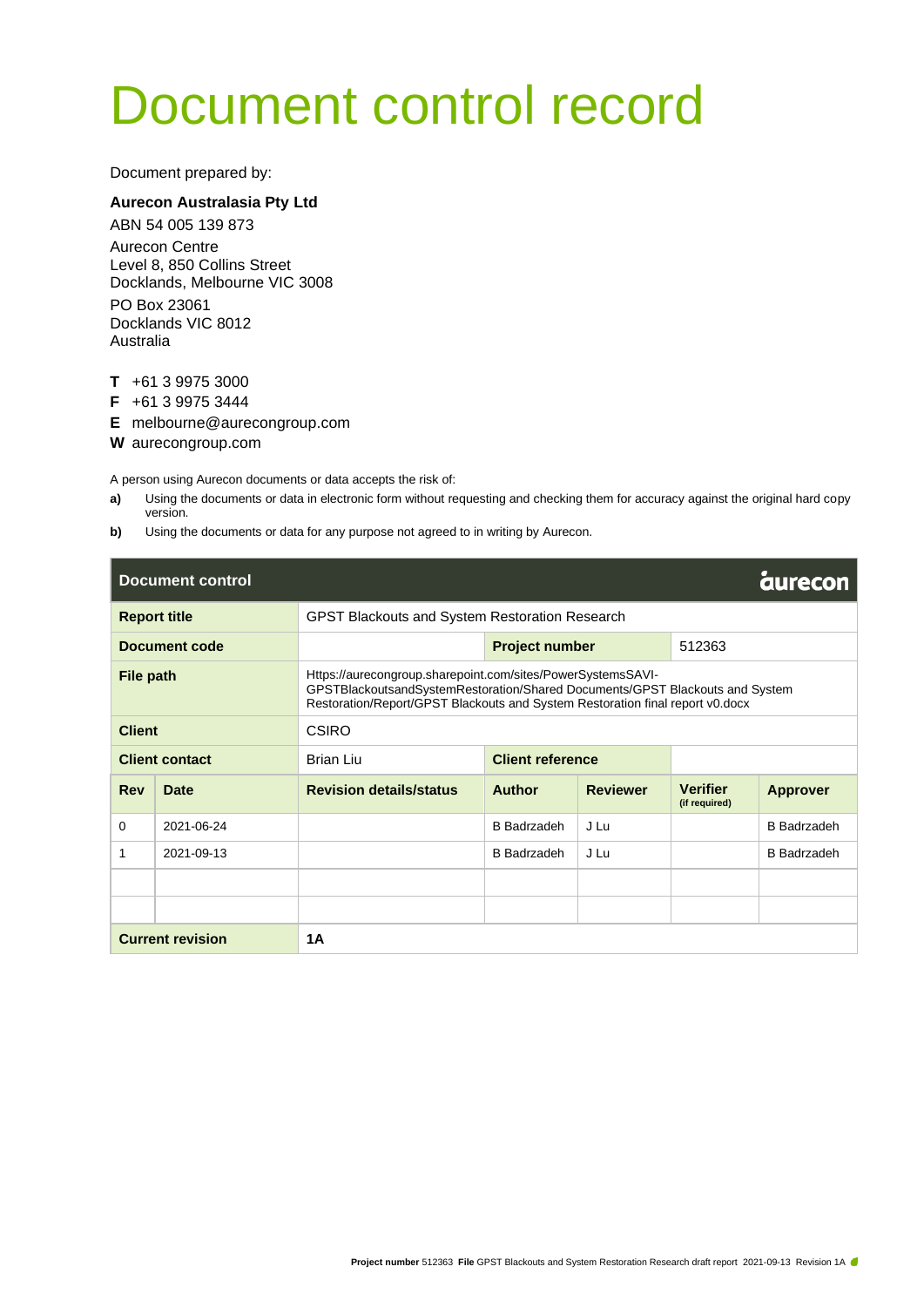# **Contents**

| 1.<br>$\mathbf{2}$ |     |                                                                                            |                                                                                 |  |  |  |
|--------------------|-----|--------------------------------------------------------------------------------------------|---------------------------------------------------------------------------------|--|--|--|
|                    | 2.1 |                                                                                            |                                                                                 |  |  |  |
|                    | 2.2 |                                                                                            |                                                                                 |  |  |  |
|                    | 2.3 |                                                                                            |                                                                                 |  |  |  |
|                    | 2.4 |                                                                                            |                                                                                 |  |  |  |
|                    |     |                                                                                            |                                                                                 |  |  |  |
| 3                  |     |                                                                                            |                                                                                 |  |  |  |
|                    | 3.1 |                                                                                            |                                                                                 |  |  |  |
|                    | 3.2 |                                                                                            |                                                                                 |  |  |  |
|                    | 3.3 |                                                                                            | Increased penetration of distributed energy resources and inverter-based loads4 |  |  |  |
|                    |     |                                                                                            |                                                                                 |  |  |  |
|                    | 4.1 |                                                                                            |                                                                                 |  |  |  |
|                    | 4.2 |                                                                                            |                                                                                 |  |  |  |
|                    | 4.3 |                                                                                            |                                                                                 |  |  |  |
|                    | 4.4 |                                                                                            |                                                                                 |  |  |  |
|                    |     |                                                                                            |                                                                                 |  |  |  |
|                    | 5.1 |                                                                                            |                                                                                 |  |  |  |
|                    |     | 5.1.1                                                                                      |                                                                                 |  |  |  |
|                    |     | 5.1.2                                                                                      |                                                                                 |  |  |  |
|                    |     | 5.1.3                                                                                      |                                                                                 |  |  |  |
|                    |     | 5.1.4                                                                                      | Examples of solutions for addressing the impact of inverter-based DER during    |  |  |  |
|                    | 5.2 |                                                                                            |                                                                                 |  |  |  |
|                    | 5.3 |                                                                                            |                                                                                 |  |  |  |
| 6                  |     |                                                                                            |                                                                                 |  |  |  |
|                    | 6.1 |                                                                                            | The treatment of inverter-based resources during system restoration  12         |  |  |  |
|                    |     | 6.1.1                                                                                      |                                                                                 |  |  |  |
|                    |     | 6.1.2                                                                                      |                                                                                 |  |  |  |
|                    |     | 6.1.3                                                                                      |                                                                                 |  |  |  |
|                    |     | 6.1.4                                                                                      | The role of synchronous generators and condensers in an IBR dominated power     |  |  |  |
|                    |     |                                                                                            |                                                                                 |  |  |  |
|                    | 6.2 |                                                                                            |                                                                                 |  |  |  |
|                    |     | 6.2.1                                                                                      |                                                                                 |  |  |  |
|                    |     | 6.2.2                                                                                      |                                                                                 |  |  |  |
|                    |     | 6.2.3                                                                                      |                                                                                 |  |  |  |
|                    | 6.3 |                                                                                            |                                                                                 |  |  |  |
|                    |     | 6.3.1                                                                                      |                                                                                 |  |  |  |
|                    |     | 6.3.2                                                                                      |                                                                                 |  |  |  |
|                    | 6.4 |                                                                                            |                                                                                 |  |  |  |
|                    | 6.5 | End-to-end system restoration in power systems with high share of inverter-based resources |                                                                                 |  |  |  |
|                    |     |                                                                                            |                                                                                 |  |  |  |
|                    |     | 6.5.1                                                                                      |                                                                                 |  |  |  |
|                    |     |                                                                                            |                                                                                 |  |  |  |
|                    |     |                                                                                            |                                                                                 |  |  |  |

# *aurecon*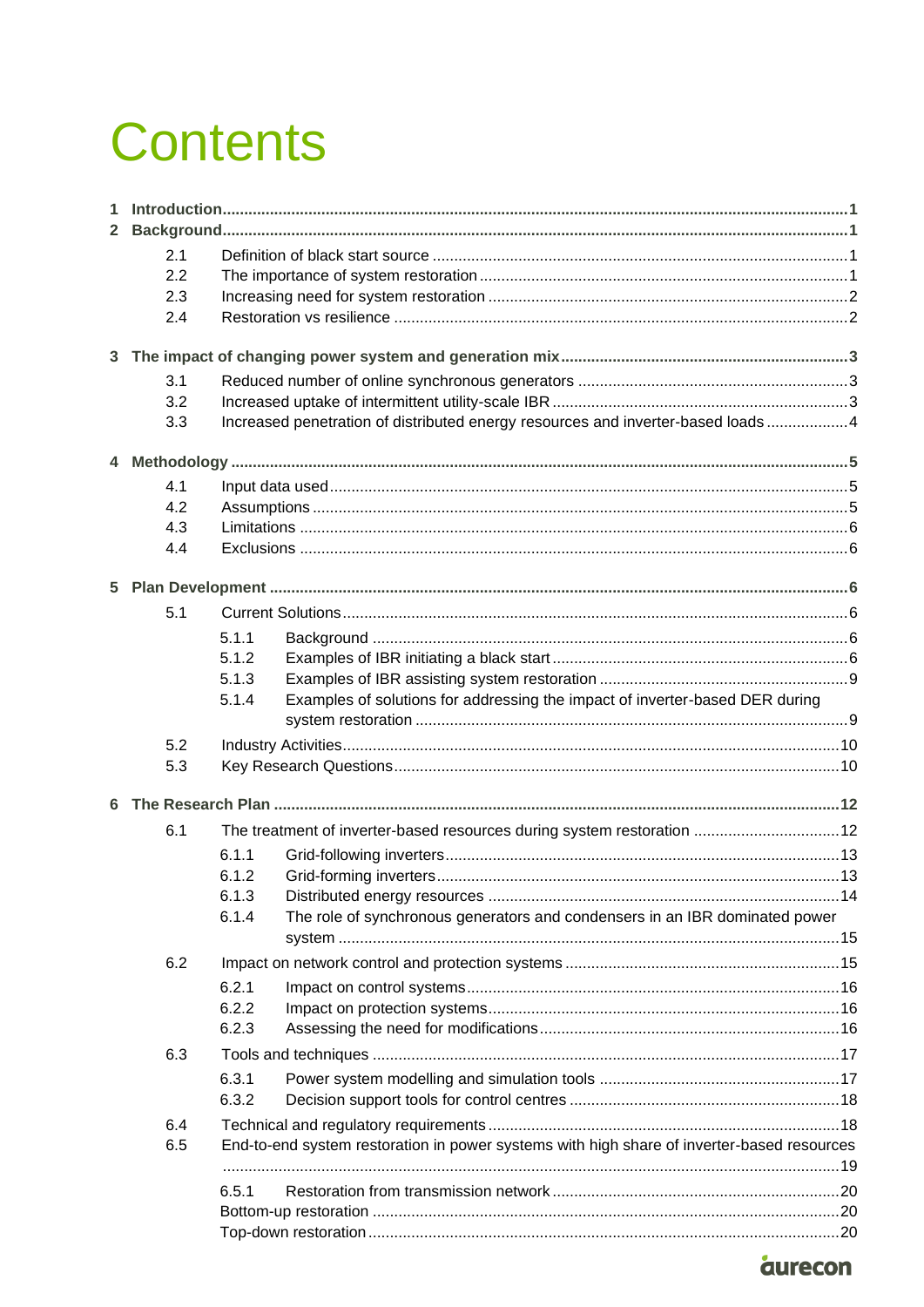|     | 6.5.3 | Commissioning and model validation tests for end-to-end black start capability22 |  |
|-----|-------|----------------------------------------------------------------------------------|--|
|     | 6.5.4 | Representative example of end-to-end system restoration in power systems with    |  |
|     |       |                                                                                  |  |
|     |       |                                                                                  |  |
| 7.1 |       |                                                                                  |  |
| 7.2 |       |                                                                                  |  |
| 7.3 |       |                                                                                  |  |

# Figures

[Figure 5-1Roy Hill Iron Ore Mining BESS black start schematic diagram \(Courtesy of Hitachi ABB Power](#page-10-0)  [Grids\)](#page-10-0)

[Figure 5-2 Darlymple BESS in SA schematic diagram \(Courtesy of Hitachi ABB Power Grids\)](#page-11-0)

[Figure 5-3 Bordseholm BESS black start arrangement \(Courtesy of SMA Solar Technology\)](#page-11-1)

[Figure 7-1 Relationship with other GPST research topics](#page-26-3)

[Table 7-1 Priority, dependencies, duration and resourcing for five sub-topics](#page-27-0)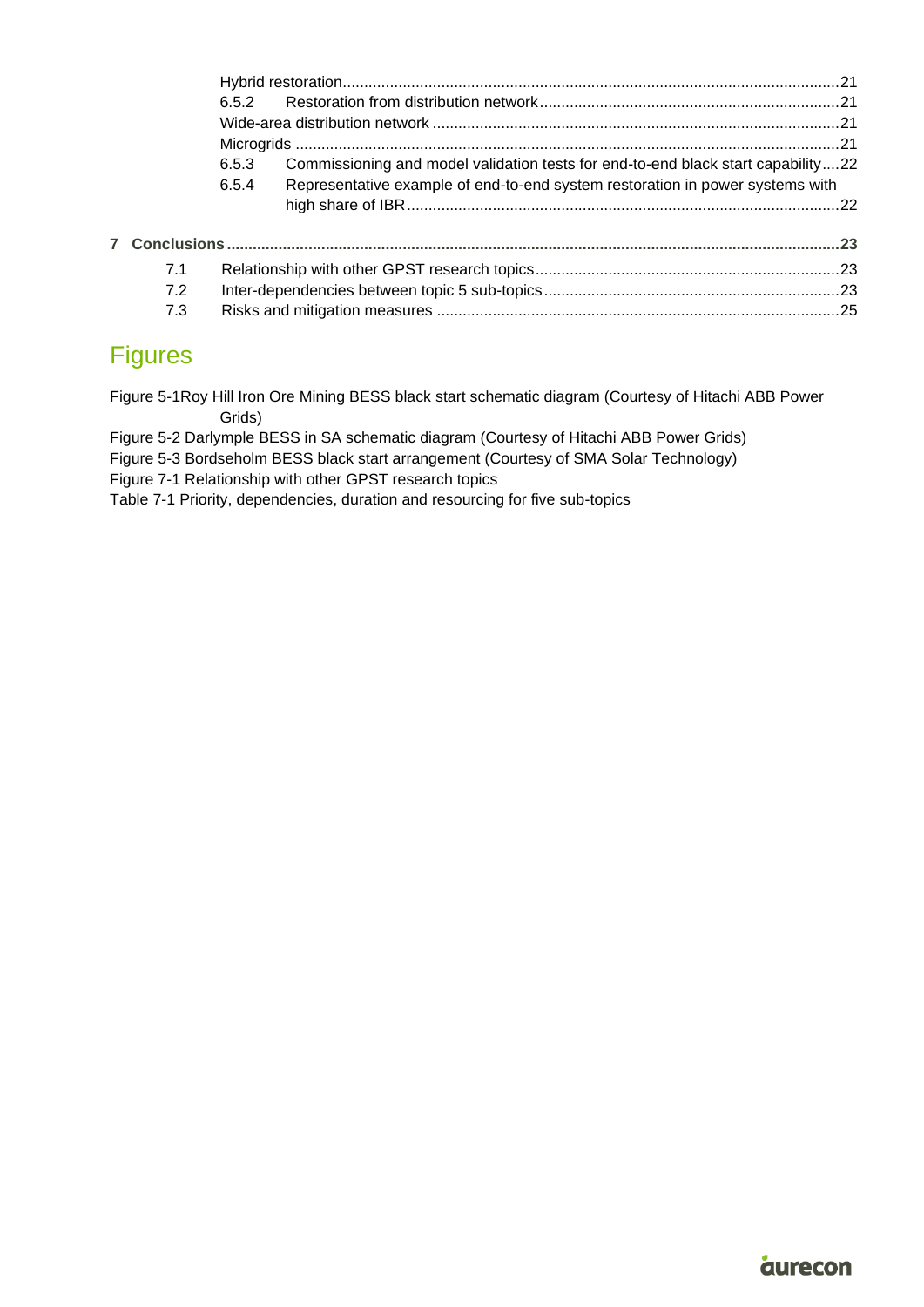# <span id="page-4-0"></span>1 Introduction

This report is prepared as part of Global Power System Transformation (GPST) research topic 5 entitled *Restoration & Black Start – Creating new procedures for black starting and restoring a power system with high or 100% IBR penetrations*. Aurecon has been contracted by CSIRO to *develop a research plan for creating new procedures for black starting and restoring a power system with high or 100% inverter-based resources (IBRs) penetrations. This topic is not only about black starting a single IBR plant, but rather the careful sequencing of restoring the entire system while simultaneously ensuring stability, security, proper protection, etc. This research topic focuses on developing 1) grid code specifications for IBRs to be able to black start, and 2) methods and procedures and analysis techniques to black start and restore a power system with various penetrations of IBRs, up to 100%. The challenges include increased complexity of system restoration due to 1) imperfect information of instantaneous capability of variable renewables, 2) protection concerns due to lower and different fault current behaviours of IBRs, and 3) changed load due to potentially high penetrations of different types of distributed energy resources (DERs).* 

# <span id="page-4-1"></span>2 Background

# <span id="page-4-2"></span>**2.1 Definition of black start source**

The following is generally sought from a black start generator:

- Have facilities to ensure that all generating units within the black start source can be safely shutdown without the need for external supplies, and can be maintained in a state of readiness for subsequent startups.
- Start-up independent of external supplies and without drawing power from the network.
- Energise parts of the transmission and distribution networks.
- Accept instantaneous loading of demand blocks.
- Provide steady-state and dynamic frequency and voltage control during the restoration process and its early stages.
- Operate stably with its auxiliary supplies, at low loading levels or with other network loads in a power island.
- Provide steady-state and dynamic voltage control. For early stages of restoration this may include providing all the reactive power needed for energising transmission lines, transformers and starting loads (such as auxiliary motors of other non-black start generators).
- Maintain a level of supply for a minimum time as agreed with the system operator.
- Has high availability, typically at least 90%.
- <sup>◼</sup> Provides redundancy of main and auxiliary equipment without any single point of failures

### <span id="page-4-3"></span>**2.2 The importance of system restoration**

In National Electricity Market (NEM), System Restart Ancillary Services (SRAS) is procured by AEMO as a non-market ancillary service to mitigate the economic cost of a major supply disruption. Similar arrangements exist in the Wholesale Electricity Market (WEM). SRAS provides the capability to restart the power system if there is a major loss of supply with the most extreme consequence being the total blackout of a region.

Whilst significant loss of generation or loss of load has occurred several times in the NEM power system, the only known event resulting in the use of SRAS sources is that occurred on 28 September 2016 in South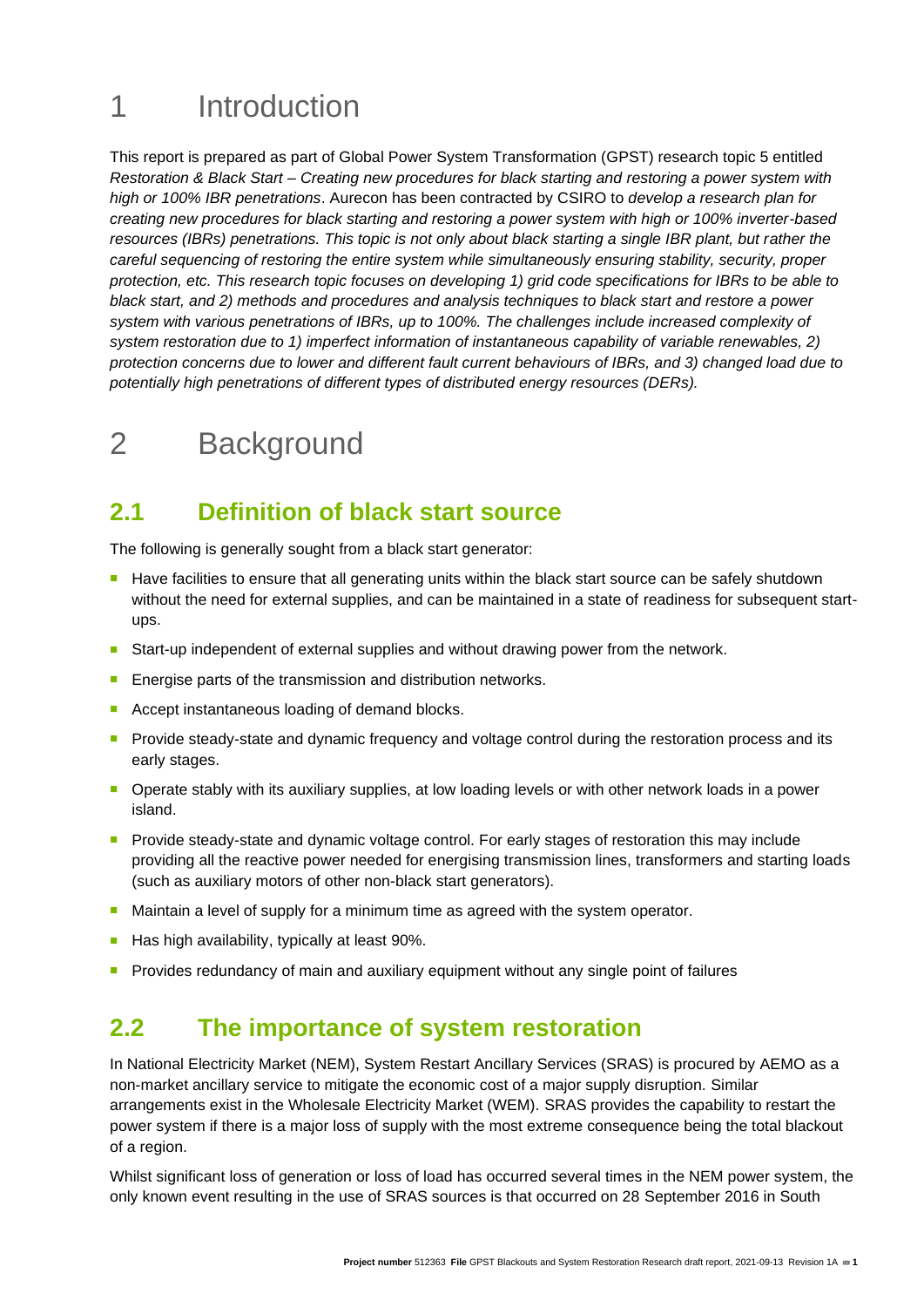Australia. It has been estimated that the event came at a total cost of approximately \$367 million to South Australian businesses and affected approximately 800,000 customers<sup>1</sup>.

While rare, the extent of the impact of these events is such that the procurement of a specific quantity and quality of black start sources is essential as it enables timely restoration of supply following a major supply disruption including a black system event. Furthermore, the frequency and severity of such events have been increasing in recent times partly due to the impact of climate change. The continued security of the power system, at the lowest cost to consumers, is possible only if sufficient black start sources are in place. Without such a capability there is no guarantee that the power system can fully recover even within days after a major supply disruption. Whilst enhancements in system resilience reduces the likelihood of a blackout, it cannot eliminate the risk of a blackout and its consequences. The provision of black start capability therefore remains an essential part of ensuring the overall system resilience during the energy transition.

Black start capability is provided by generators with the capability to start, or remain in service, without electricity being provided from the grid. These generators must then energise sections of the transmission and distribution networks, and restart other large generators. Not all synchronous generators have this capability considering the additional cost involved to achieve this, and the vast majority of currently installed IBRs do not have this capability.

The importance of this research topic stems from the fact that a black start capability cannot be procured by AEMO unless that service is offered by a generator, and a service cannot be offered if the capability has not been considered and assessed during the plant design. Understanding the power system restoration needs, with rapidly changing power systems and generation mix, would provide justification to the necessary modifications in the design of new IBRs yet to be connected. Retrofitting the capability after a few years will be significantly more expensive if possible at all. The same applies to network elements, such as protective relays.

# <span id="page-5-0"></span>**2.3 Increasing need for system restoration**

Several factors are contributing to an increasing need for system restoration in Australia and worldwide:

- Aging generation assets, in particular coal fired power stations and increasing experiences of their forced outage events.
- Aging network assets, and increasing experiences of their forced outages.
- A combination of the above two failures at the same time.
- Increasing impact of global warming and its manifestation into more extreme weather events impacting power system infrastructures more severely than before.
- Increasing occurrences of cyber-attacks on wide-area power system infrastructures.
- Increasing use of sophisticated computational and artificial intelligence algorithms for demand and generation control largely substituting the need for onsite operators, and increased possibility of electrical system failures due to IT system failures.

### <span id="page-5-1"></span>**2.4 Restoration vs resilience**

Power system restoration and resilience are essentially the two sides of the same coin whereby resilience refers to pre-arranged remediation measures that can be included in the power system design to break the causation chain and stabilise the system for the same electrical or weather related event that would otherwise result in a full or partial blackout. The focus is on operating conditions where the initial state of the power system is secure or at least satisfactory, with most if not all demand is supplied uninterrupted.

On the other hand, system restoration focuses on a power system that requires restoration regardless of the cause or the likelihood of a blackout. Under this scenario very little if any loads or generators remains connected to the power system.

<sup>1</sup> AEMO, Integrated final black system incident report, March 2017, p. 5.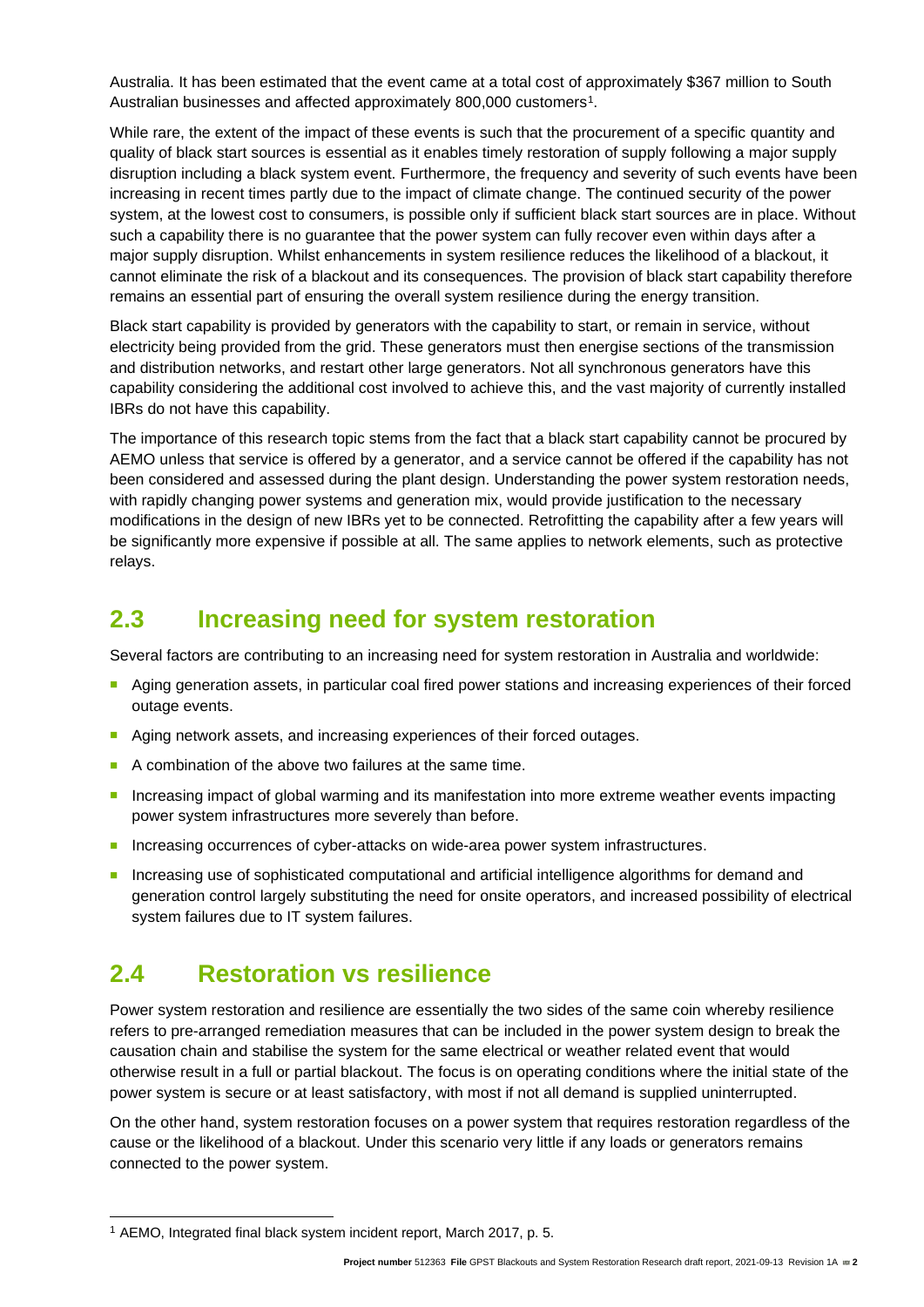Improving system resilience will undoubtedly reduce the risk of a blackout and the need for system restoration. However, the activities required to prepare and execute a successful system restoration will not change regardless of the extent of measures included to improve the system resilience.

For this reason, it is recommended to segregate system resilience and system restoration, and investigate each on its merit. This research topic will not therefore discuss system resilience.

# <span id="page-6-0"></span>3 The impact of changing power system and generation mix

This Section discusses the impact of changing power system and generation mix on system restoration, and highlights the main gaps in existing industry practices, as well as research and development activities.

# <span id="page-6-1"></span>**3.1 Reduced number of online synchronous generators**

Synchronous generators have been traditionally used for two key objectives during system restoration:

- **Black start capability**
- Restoration support (non-black start)

Synchronous generators with a capability to supply their own auxiliaries and therefore restart without external supply, can in turn restart other power plants that do not have these capabilities by providing supply to other plant's auxiliaries.

Restoration support sources have also been traditionally provided by synchronous generators. They would assist further network energisation, generator restart and load pickup which cannot be supported by black starters alone. A key distinction from black start sources is that they do not need to be able to start-up or continue operating without drawing power for the network.

Most often it occurs that black start sources are relatively smaller generators compared to the larger nonblack start thermal plant which are generally more critical for restoration support including load restoration.

Increased uptake of IBR coincident with a reduction in the number of online synchronous generators would pose the following challenges:

- A reduction in the number of traditional black start generators, and resultant impact on the diversity and capability of the options.
- A reduction in the number of baseload non-black start synchronous generators with multiple effects:
	- − When offline these units can take up to five times longer to restart compared to a restart when they were online before the blackout.
	- − Reduced load restoration capability as often most of the demand is supplied by these baseload units.
	- − Reduced network support capability as many of these non-black start units provide positive contribution to the voltage and frequency control, and system strength and inertia support in addition to the MW generation.

# <span id="page-6-2"></span>**3.2 Increased uptake of intermittent utility-scale IBR**

Synchronous machines, comprising synchronous generators and condensers, have the advantage of creating their own voltage source and do not generally require a particular number of other synchronous machines or a particular fault level to operate stably. This is valid regardless of whether the synchronous machine has the black start capability.

Most IBRs such as solar photovoltaic (PV), wind, and batter energy storage systems (BESS) operate as gridfollowing inverters. With this control philosophy, a phase-locked-loop (PLL) or similar control system monitors the terminal voltage and automatically adapts inverter switching to ensure output power remains in synchronism with the grid. Unlike the synchronous machines, grid-following inverters need a sufficient number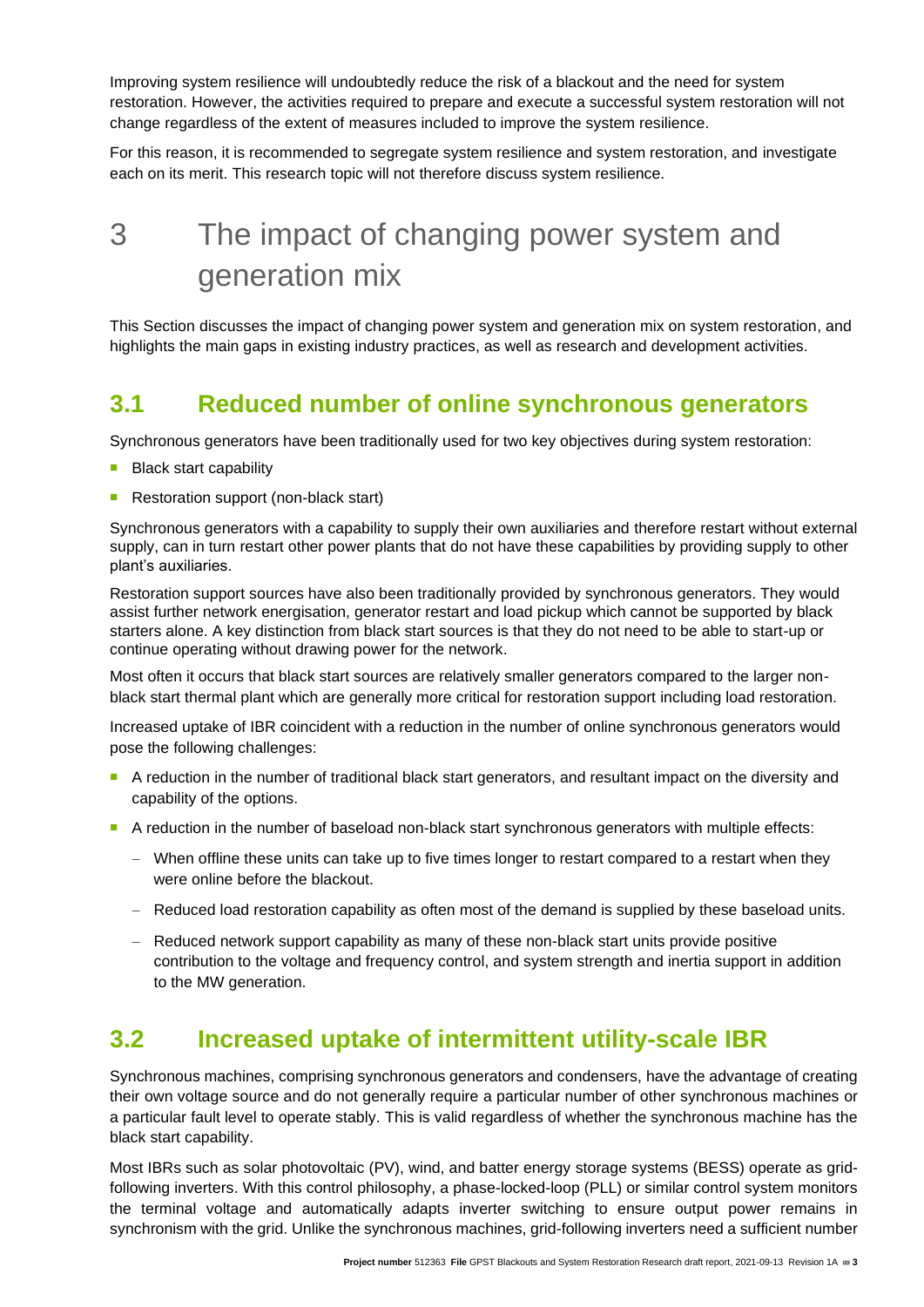of nearby synchronous machines to operate stably. This requirement is often expressed as the minimum short circuit ratio (SCR) at which the inverter remains stable. This is used as a simplified proxy of system strength. The inverter would not likely remain stable if the SCR available at the network drops below the minimum SCR at which at the inverter is designed for with original control system parameters. For this reason, grid-following inverters are not frequently used during early stages of system restoration until more synchronous generators or condensers are brought online or the black start island has been synchronized to a larger grid.

Also note that the strength of the power system and the number of nearby synchronous machines and interconnecting lines is not the only factor that determines stability. Design and tuning of control systems deployed in IBR have an equally important role to play. This will become especially important during system restoration where currently there is not sufficient information on what changes would potentially need to be made to their control systems to make them more robust during restoration conditions.

A further impact of changing generation mix is that a synchronous machine provides approximately two-three times higher fault current contribution compared to an IBR. The reason for this difference is that the contribution of synchronous machine is inherent and non-limited whereas an IBR is designed to limit the fault current to protect the semiconducting switching devices used in the inverters. IBR can be designed to provide higher fault currents and there are practical examples of some IBR providing more than 2 pu fault current. However, this comes at a cost and as such it is not a common practice in particular for grid-following inverters.

Existing system restart pathways have been developed to expedite access to large non-black start synchronous generators. Long distances between areas of IBR concentration and major synchronous generators and load centres means that IBRs are not often picked-up at early stages of system restoration even if there was a desire to do so. However, transitioning to a power system with significantly less or no synchronous generators, would challenge this approach.

# <span id="page-7-0"></span>**3.3 Increased penetration of distributed energy resources and inverter-based loads**

Many inverter-based DER cannot be readily controlled. Smaller installations, such as many rooftop solar photovoltaic systems, are not interconnected with local utility dispatch systems for dispatch to avoid the cost of communication system connection.

Non-controllable IBR have been connected over many years, and as such exhibit very different level of network support. Indeed, many of the legacy DER, in particular kW range installations connected to the LV or MV level, have been designed with practically no voltage or frequency control capability. Introduction of relevant standards in recent years has meant that more modern DER are designed to provide some level of voltage and frequency control.

DER can cause two significant challenges during load pick-up including both during very early stages (cold load pick-up) and subsequently as more loads are picked up.

- Reducing the load required for stable operation of large synchronous generators, especially coal fired stations. At the worst case if DER offsets significant load, synchronous generators would need to be turned off to match the net load conditions.
- De-stabilising impact of non-controllable DER on synchronous generators during cold load pick-up such that a synchronous generator could suddenly pick up a much larger DER size than the load connected to the same feeder.

These mean that with significant penetration of distributed PV (DPV), certain restoration pathways may not be possible, and restart may eventually become impossible during daylight hours unless mitigation measures are implemented. In the absence of detailed analysis and option development, currently the only option considered is to avoid energisation of feeders with high DPV connections. This could severely impact system restoration with a forecast of significantly higher uptake of DPV in every region, resulting in the need for significant alteration of some restoration pathways. This would, in turn, require several more restoration pathways for system operators compared to those currently in place to be used depending on the time/season at which a blackout would occur, making it more difficult for operator training and implementation.

A further challenge is the proliferation of inverter-based loads often along with the inverter-based DER, sharing similar challenges with regard to modelling and performance assessment. Even for restarting more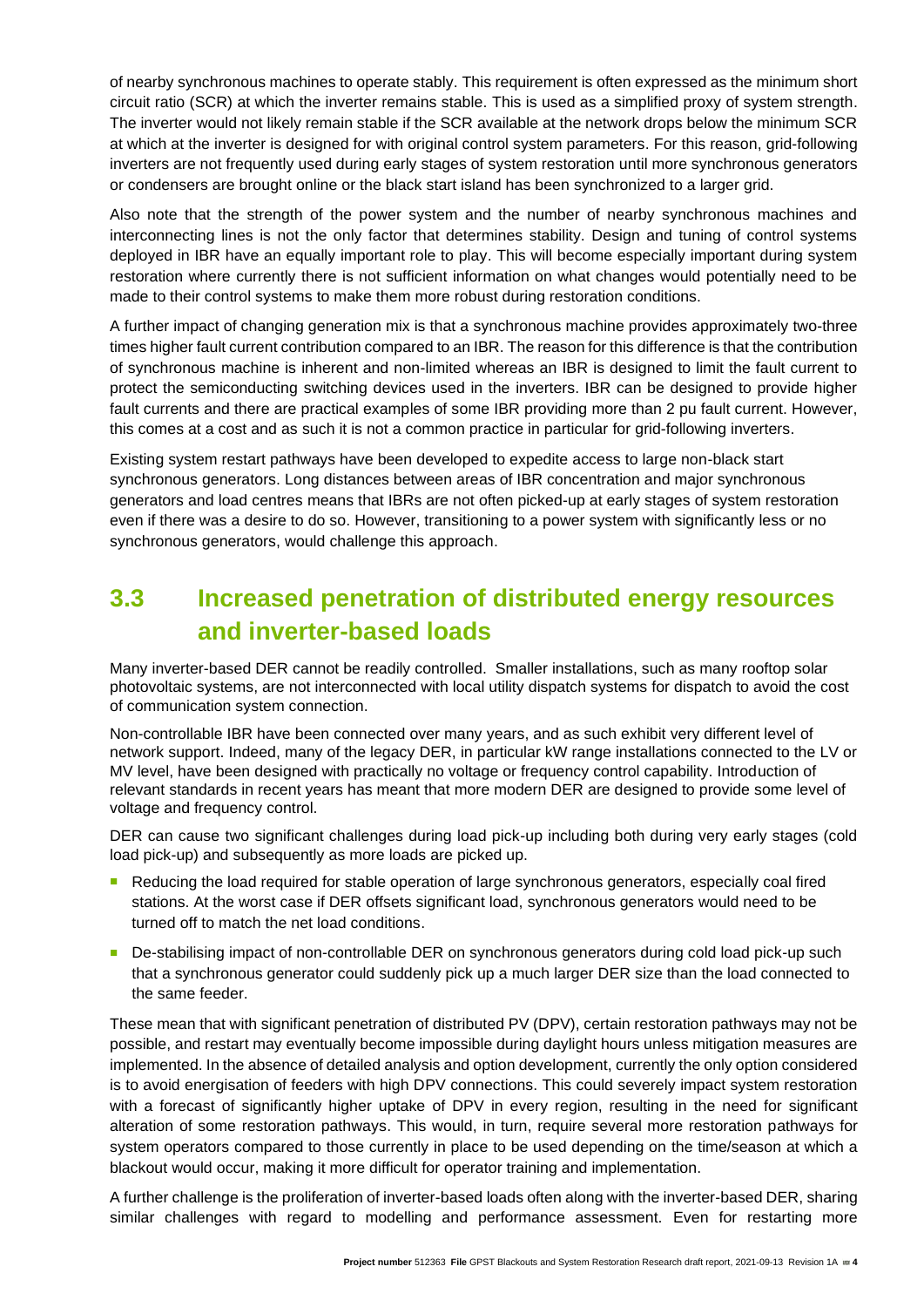conventional loads such as fans and pumps of large power stations, the approaches adopted to date may not be valid moving forward. This primarily stems from a reduction in network's available fault level when restarting in an IBR dominated power system. The time required for the motor to reach a steady-state could be significantly longer when the source is current limited because of the reduced current and the resulting further voltage depression during direct on-line (DOL) motor starting. This could adversely interact with motor protection systems. Theoretically, this time can be reduced if several IBRs simultaneously attempt the motor load pick-up, providing a comparable level of fault current to that of a synchronous generator. Alternately, IBR with a deliberate design for provision of additional fault currents can be used, however, this comes at a cost (also see Section 6.1).

# <span id="page-8-0"></span>4 Methodology

This section discusses the input data used, assumptions applied, and identified limitations and exclusions where the key objective is to identify the future needs and shortfalls associated with black starting the system and conducting an end-to-end system restoration.

### <span id="page-8-1"></span>**4.1 Input data used**

- CIGRE Technical Brochures and papers.
- Relevant EPRI, IEEE and NREL reports and papers.
- AEMO reports.
- ARENA website.
- Public domain information obtained from search engines.
- Ongoing discussions with international system operators as part of CIGRE WG C2.26
- One-on-one conversations with the following industrial and academic organisations
	- − AEMO
	- − AGL
	- − ARENA
	- − Monash University
	- − Powerlink Queensland
	- − Siemens
	- − SMA

### <span id="page-8-2"></span>**4.2 Assumptions**

- An instantaneous IBR penetration level of at least 50% and up to 100% is assumed (consistent with other international works, an IBR penetration level of at least 50% is considered as high IBR share. Lower penetration levels would result in small changes to today's practices not to the point of warranting extensive research).
- System demand and network and generation developments (including retirements) up to 2026 are considered. This is because:
	- − Reasonable certainty of power system developments, including generation changes.
	- − Allowing sufficient time for new technologies/control strategies to be developed, tested and introduced to the market by original equipment manufacturers (OEMs).
	- − No paradigm shift in available technologies is envisaged. This makes it possible to discuss about the opportunities and limitations with more certainty.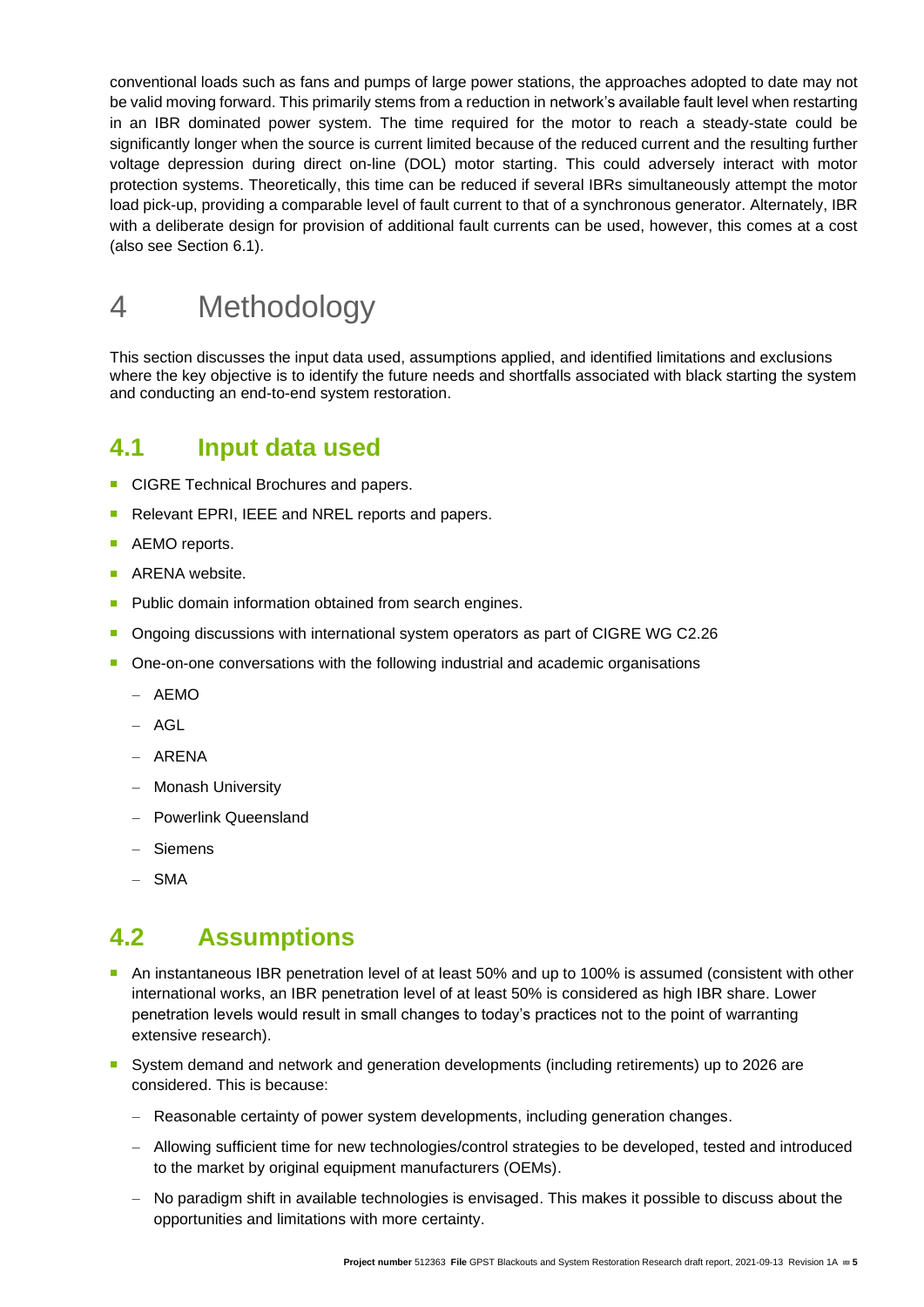- − It is consistent with the shortest timeframe for power system planning in Australia's NEM, i.e. five years.
- A black out event is assumed that resulting in the use of black start generators. This means that load shedding events where system stability can be maintained are not considered.
- Distributed energy resources are assumed to predominately comprise non-registered generators.

### <span id="page-9-0"></span>**4.3 Limitations**

Small-scale testing of the capabilities and limitations of grid-forming and grid-following models can only be attempted if the necessary models are provided to Aurecon by AEMO. This will be done on one representative make for each of the grid-forming and grid-following inverters.

# <span id="page-9-1"></span>**4.4 Exclusions**

- The following DER technologies have not been considered:
	- − Synchronous distributed energy resources
	- − Electric vehicles
- No network-level PSCAD studies will be attempted.
- The performance of emerging non-IBR renewable technologies, e.g. synchronous machines such as fixed-speed pumped hydro and solar thermal, will not be considered specifically.
- A restoration plan for an actual part of Australian power system will not be developed.
- This draft report has not considered the Northern Territory power system and its potentially unique restoration needs specifically.

# <span id="page-9-2"></span>5 Plan Development

# <span id="page-9-3"></span>**5.1 Current Solutions**

#### <span id="page-9-4"></span>**5.1.1 Background**

This section provides a list of solutions adopted worldwide to achieve one of the following objectives:

- IBR initiating a black start
- IBR assisting in system restoration
- Addressing the adverse impact of inverter-based DER

All three areas have significant relevance to Australia.

#### <span id="page-9-5"></span>**5.1.2 Examples of IBR initiating a black start**

#### **BESS as a cranking generator**

Emergency backup systems for black-start generators without inherent built-in capability has been traditionally provided by small diesel generators, or a smaller fossil fuel-powered turbine compared to the much larger units interfacing with the transmission and distribution grids. As such these smaller units are not directly connected to the transmission and distribution grids to provide black start capability. If BESS are used to provide the same ''cranking'' capability, they can be sized accordingly requiring a fraction of MW/MWh size of much larger grid-scale BESS projects. This would be a particular advantage for grid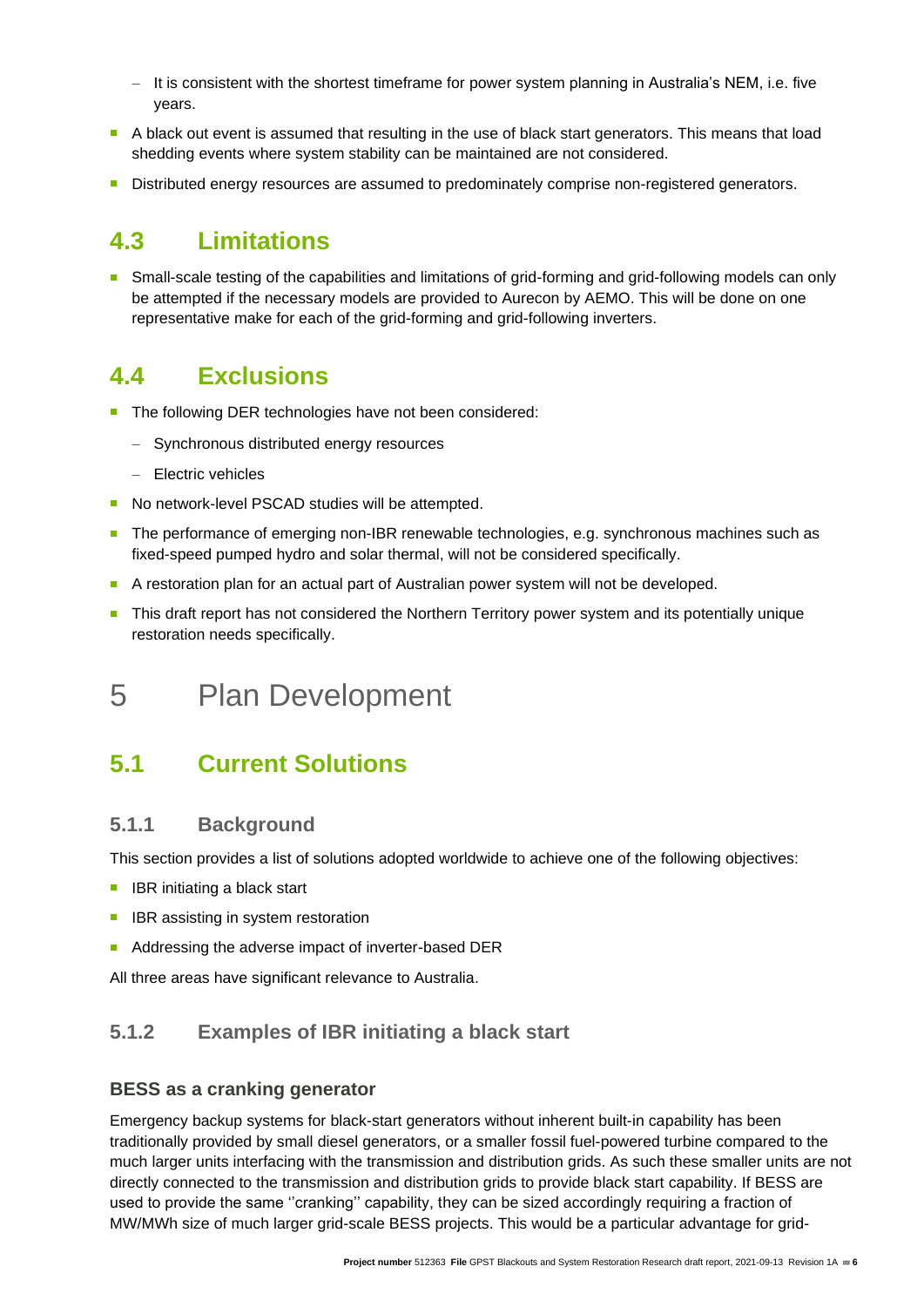forming BESS if they are used as a cranking generator rather than as the main black starter. This is because most commercial BESS projects are based on lithium ion with its known MWh limitations, limiting their capability to provide black-start services for extended period. The following applications currently exists worldwide where a BESS is used as a cranking generator to provide the black start capability for a synchronous generator.

- − The first known application is the use of a 33 MW / 20 MWh BESS to restart a 44 MW combined cycle natural gas turbine in 2017. The BESS is located at El Centro Generating Station in Imperial Valley, California.
- − More recently, in mid-2020 FlexGen, a US system integrator, deployed a 12 MW / 5.4 MWh BESS to black start one of the two 77 MW gas turbine generators including a 112 MW step-up transformer for a utility in Indiana.
- − A 7 MW / 5.48 MWh BESS will be installed at the 720 MW Marsh Landing Generating Station, comprising four gas turbine generators. The black start capability provided by the BESS can support up to three attempts to restart two of the Marsh Landing gas turbine units within one hour, and scheduled for operation by Q2 2021.
	- It is noted that the ratio of BESS MVA to the MVA size of the synchronous generator to be restarted by the BESS has been decreasing significantly since the first application.

#### **BESS as a direct black starter**

− Roy Hill Iron Ore mining operations situated +1,300 kilometres (km) north of Perth, Western Australia, and supplied by Alinta Newman power plant through a very long 220 kV transmission line. Four sets of gas turbines are already installed and running on this plant, providing the required power to the mine. A 32 MW / 8 MWh BESS is used for energising the very long capacitive line, and black starting the mine. The grid forming BESS is designed to energise a 100 MVA transformer via soft starting and a capacitive 120 km of 220 kV transmission line. The inverters are designed with 2 pu overload capability for 2 s meaning that they can collectively provide 64 Mvar of reactive power which is more than enough to meet the 18 Mvar cable charging of the 220 kV line.

<span id="page-10-0"></span>**Figure 5-1Roy Hill Iron Ore Mining BESS black start schematic diagram (Courtesy of Hitachi ABB Power Grids)**



■ The 25 MW grid-forming Darlymple BESS in South Australia can black start the local 33 kV distribution network as shown below. This is achieved through a soft energisation of BESS coupling transformers (6 x 6 MVA) and one of the substation transformers (25 MVA) with the subsequent energisation of the two 33 kV distribution feeders.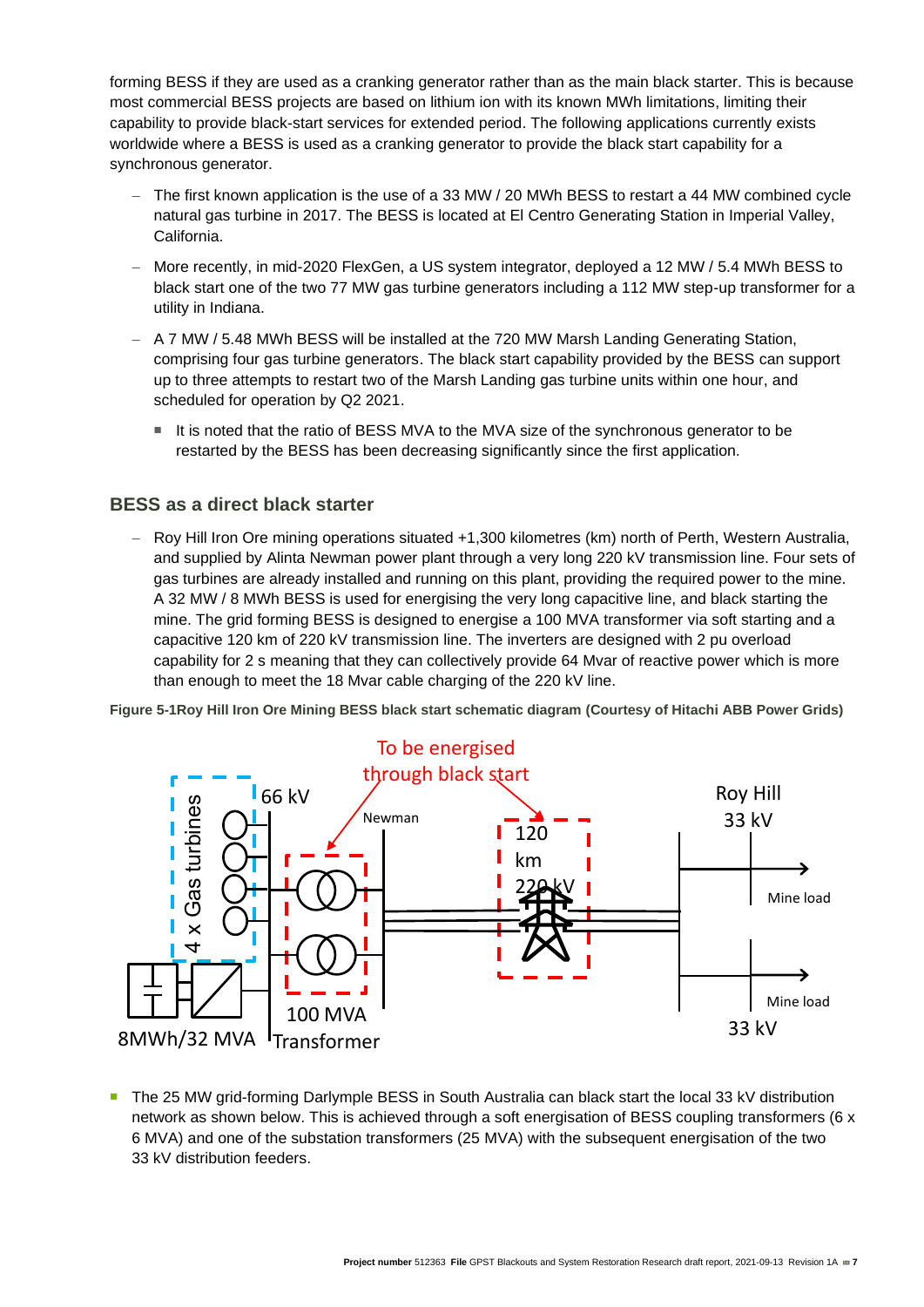

<span id="page-11-0"></span>**Figure 5-2 Darlymple BESS in SA schematic diagram (Courtesy of Hitachi ABB Power Grids)**

■ The ability of a 4 MW grid-forming BESS to succesfully restart the network shown in Figure 5-3, and associated 4 MW of loads was demonstrated by physical testing. An end-to-end duration of eight minutes and a load step gradient of +/-37 kW/ms was reported. Grid-following BESS were used as loads.

<span id="page-11-1"></span>



#### **Onshore wind farms**

- The first known application of using onshore wind farms for system black start is the 69 MW Dersalloch wind farm in Scotland. It is noted that the wind farm was commissioned several years ago as gridfollowing wind turbines, but its control system software was upgraded to provide the black start capability based on the so-called virtual synchronous machines. No information exists on the extent to which the wind farm can energise network and generation assets outside its connection point.
- Recently RTE used a 12 MW / 24 MWh BESS to restart a 10 MW wind farm. This test differs from all other tests discussed so far as the BESS and wind farm are not located within the same connection point,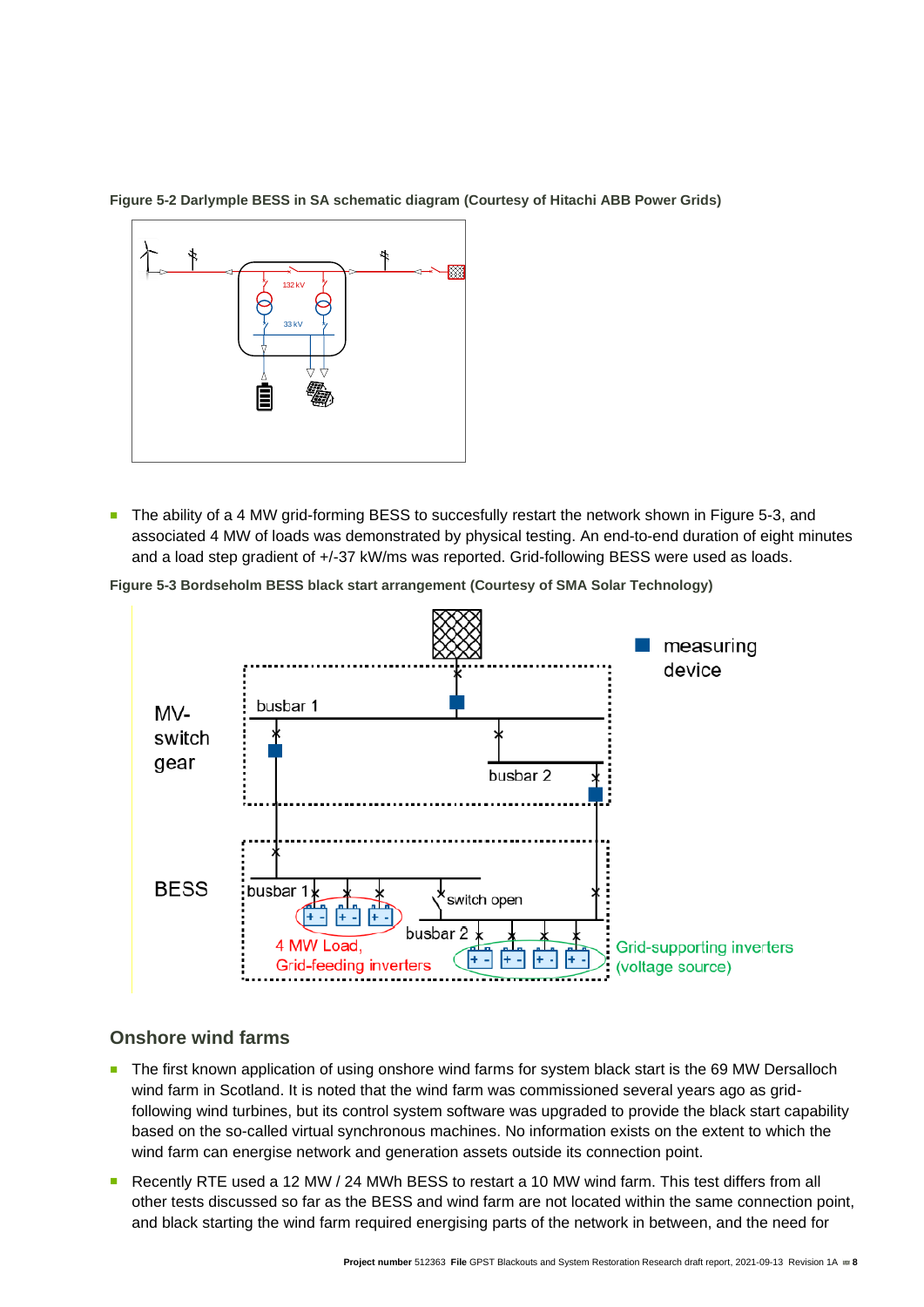multi-party involvements. This particular aspect makes this test set-up more practical and relevant for bulk power system restoration by IBRs compared to the two Australian experiences discussed above. This information was provided by RTE to Aurecon, and is not currently documented in the public domain. Final report will provide further information on this test.

#### **Offshore wind farms**

In December 2020 the Kriegers Flak Combined Grid Solution (CGS) was developed and successfully tested to energise a Power Station in Germany via the offshore wind farms in Denmark. The CGS currently includes Baltic 1 and 2 offshore wind farms both connected to Germany's AC system. Later in 2021 the scheme will be augmented to include Kriegers Flak wind farm connected to Danish AC system.

#### **VSC HVDC links**

Several point-to-point HVDC links have been developed with black start capability. Examples include:

- 1 GW NEMO Link between Belgium and UK
	- − Successful energisation of 400 kV cable, 400/165 kV transformer and a microgrid within Belgium was demonstrated by live testing.
- 300 MW Hokkaido Honshu link in Japan
	- − Black start testing involved the VSC HVDC link, surrounding AC transmission network and a thermal power plant.
- 500 MW East West Interconnector (EWIC) between UK and Ireland
	- − The capability of the EWIC scheme to provide a black start service to start-up a remote 300 MW nonblack start coal-fired generation unit was successfully tested using a field trial on the Irish grid during overall commissioning of the scheme.
- 700 MW Skagerrak 4 link between Denmark and Norway
	- − The capability of HVDC link in supplying 90 MW of load in Norway from a supply in Denmark using Skagerrak 4 HVDC link was successful tested and demonstrated.

#### <span id="page-12-0"></span>**5.1.3 Examples of IBR assisting system restoration**

Limited experiences exist on the use of IBRs to assist system restoration rather than initiating it. One known application is the Linth–Limmern Power Stations which comprises four, 250 MW variable-speed pumped hydro machines (similar to those planned for Snowy 2.0). Whilst not black start capable, once energised by nearby fixed-speed hydro units based on conventional synchronous machines, these variable-speed units provide the advantages of improved frequency control with increased efficiency, and dual mode operation as a generator or a load. The latter is very useful under light load conditions where sufficient load may not exist to allow stable operation of large synchronous generators.

#### <span id="page-12-1"></span>**5.1.4 Examples of solutions for addressing the impact of inverter-based DER during system restoration**

The Australian standard AS4777.2: 2020 has included enhanced fault ride-through requirements for DER and in particular DPV. This will assist in mitigating concerns associated with the impact of a single credible contingency in an IBR dominated power island with high share of DPV. However, the potential susceptibility of DPV to operation under low system strength and inertia conditions is not currently considered.

Furthermore, AEMO has been carrying out studies with particular focus on South Australian power system to answer the following questions:

Appropriate disconnection and reconnection settings to avoid system stability issues during restoration.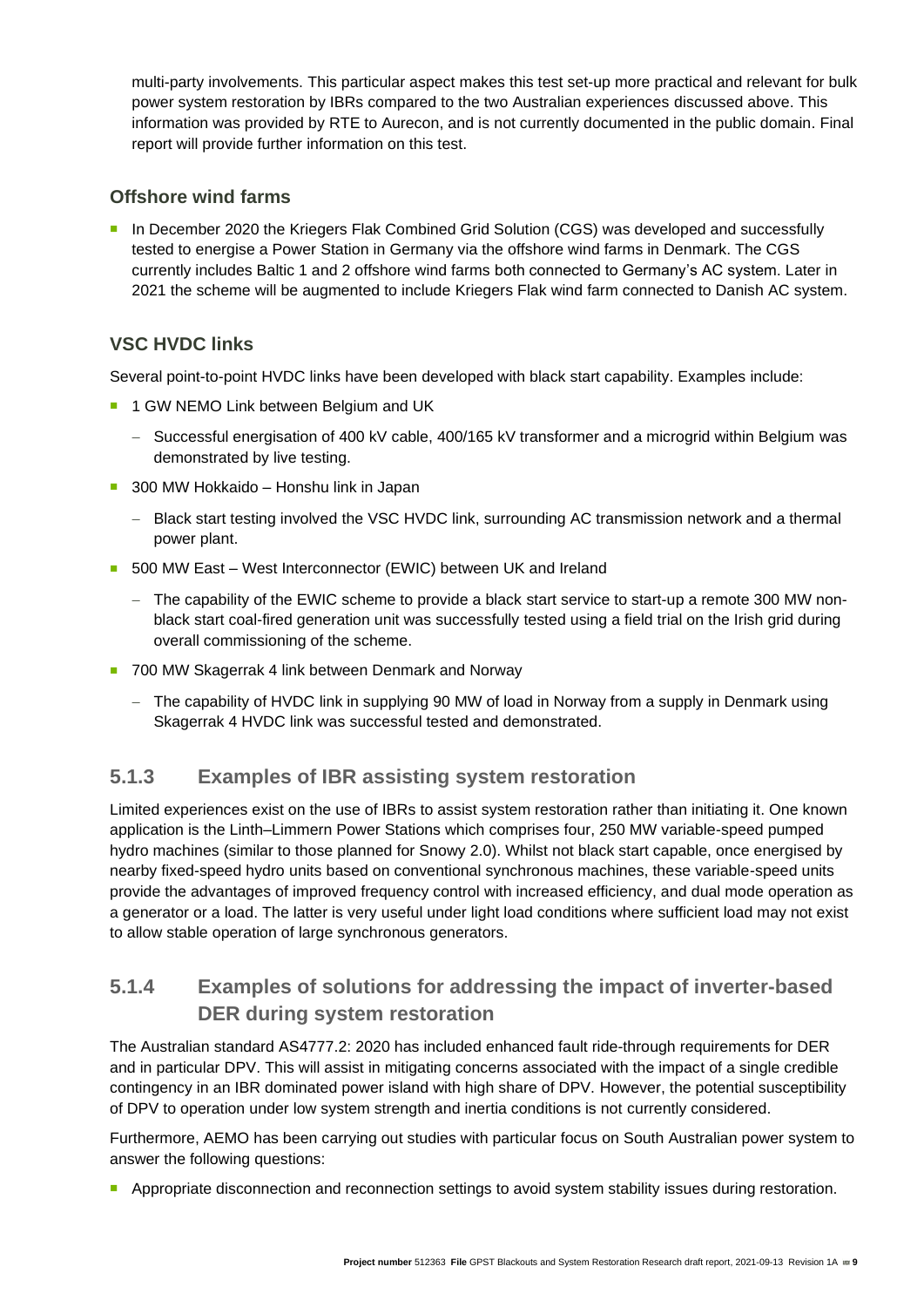■ Impact on cold load pick-up, and the potential consequent impact on restart path and the sequence of switching in metropolitan areas.

### <span id="page-13-0"></span>**5.2 Industry Activities**

The following is a summary of various activities associated with the impact of rapidly changing power system and generation mix from an Australian perspective.

- <sup>◼</sup> CIGRE WG C2.26, *power system restoration accounting for rapidly changing power system and generation mix,* is one of the major working groups worldwide investigating similar issues to the scope of this research. This working group is convened by an Australian representative, and comprises three additional Australian members.
- In 2020 AEMC determined new rules facilitating better utilisation of IBR during system restoration, even if not black start capable, under the category of restoration support services. Subsequently AEMO revised its SRAS Guidelines providing more clarity on treatment of restoration support services. Despite this, it does not appear that any IBR has been formally procured to provide restoration support services. Furthermore, the use of IBRs during system restoration is very limited in system restart plans.
- As discussed in Section 5.1, there are several microgrid projects across Australia where grid-forming inverters provide black-start capability in off-grid or fringe-of-grid applications. This trend is expected to continue in the coming years.
- Of several proposed applications of grid-forming inverters on the backbone of NEM power system, there is currently no known application with the key value proposition of black-start capability. Furthermore, there is no known black start capable IBR with confirmed ARENA funding. Aurecon is not also aware of any such projects in the WEM.
- Several open-cycle gas turbines across the NEM have considered the installation of relatively small, i.e. less than 10 MW, BESS to provide the gas turbine with the black-start capability such that it can be considered as a SRAS source by AEMO. We understand that none have been materialised to date.
- The *Australian National Energy Simulator*, a joint initiative between AEMO and CSIRO, will act as an enabler for better understanding of the positive and negative impacts of IBRs during system restoration, allowing a more systematic utilisation of these technologies.
- AEMO and South Australian Power Network (SAPN) have been investigating strategies to better understand the materiality of DER impact on successful system restoration, and to determine the necessary mitigation strategies.

# <span id="page-13-1"></span>**5.3 Key Research Questions**

Below are the four original research questions provided by CSIRO:

- How do system operators black start a system with very few (or no) synchronous machines?
- What additional tools, methods or equipment is needed to support system restoration with a 100% IBR grid?
- How will control rooms monitor the network to know if they have sufficient grid formation, inertia, system strength during the system restoration process?
- In the context of the evolving risk profile of the power system, what principles should quide industry objectives in relation to the cost and timeframes associated with system restoration?

Aurecon concurs with these questions and have made the following modifications along with the proposed priorities.

- a) How network planners and system operators plan and execute system restoration with very few (or no) synchronous machines?
	- i) Is end-to-end system restoration possible with no synchronous machines at all? If not what prompts the need for synchronous machines?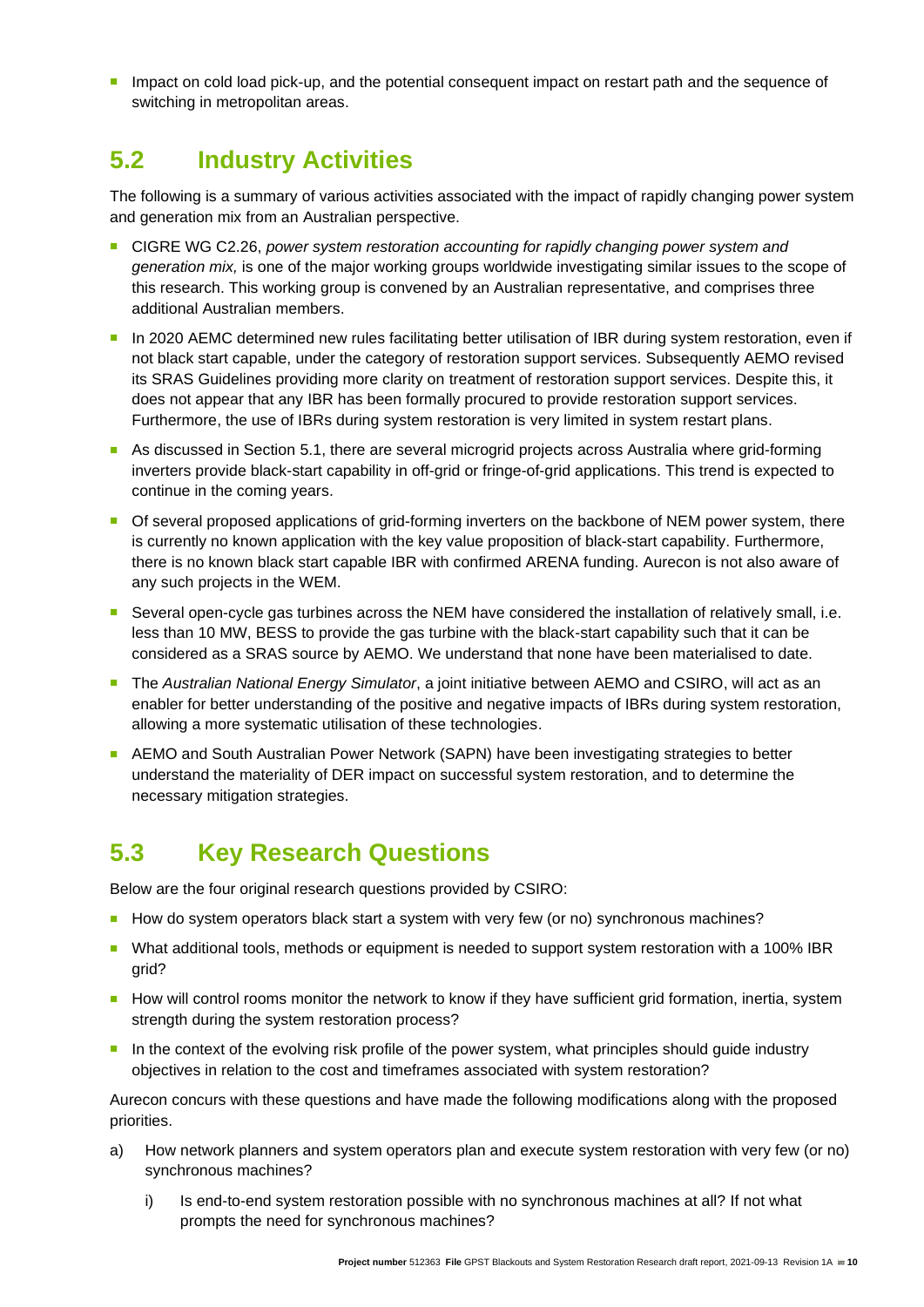- ii) What is the minimum required ratio of grid-forming to grid-following inverters, for a system with no synchronous generation as well as a system with a set number of synchronous machines?
- iii) For the same IBR technology, e.g. grid-forming, are there power system dynamic performance differences between different IBR types, e.g. BESS, solar, wind, and the sequence/application they will be used during system restoration?
- iv) Will there be a need for different restoration plans as function of instantaneous penetration of IBR? For example, to what extent could system restoration plans differ with 100% and 90% IBR?
- v) What role would system restoration from distribution networks and microgrids play (accounting for both the opportunities and limitations)?
- vi) Should intentional islanding and microgrid operation be considered more extensively in an Australian context?
- vii) What changes are required to existing coordination approaches between AEMO and other parties?
- b) How will control rooms monitor the network to know if they have sufficient grid formation, inertia, system strength during the system restoration process?
	- i) How extensively should wide-area monitoring systems (WAMS) be implemented in transmission and distribution systems, and integrated into real-time power system operation? Would system restoration in an IBR dominated power system result in the need for a larger number of WAMS installations?
	- ii) What other real-time measurement systems are required to have a successful system restoration in an IBR dominated power system?
	- iii) What improvements are required on decision support tools used in the distribution systems and microgrids for use during system restoration? And how can they be integrated into the tools used by AEMO?
	- iv) To what extent can Australian National Energy Simulator address the deficiencies of conventional dynamic security assessment tools?
	- v) What improvements are required in the forecasting tools for intermittent renewable energies?
	- vi) How best should system operators proceed if the exact conditions for which system restoration is required deviate from known system restart plans? What additional information is required to facilitate the decision making?
	- vii) Considering the increased complexity of analytical tools required in the control room for a successful system restart in an IBR dominated power system, what are the best strategies for learning the necessary skills and knowledge in a control room environment?
- c) What additional tools, methods or equipment are needed to support system restoration with a 100% IBR grid?
	- i) Are electromagnetic transient (EMT) models of grid-following and grid-forming IBR accurate and appropriate for system restoration with high share of IBR?
	- ii) How best can the impact of protection systems be included in power system restoration studies?
	- iii) What are the gaps associated with the off-line and real-time EMT simulation for system restoration studies, and how can they be addressed?
	- iv) To what extent can these gaps be addressed via Australian National Energy Simulator for purposes outside the control room use highlighted under research question (b)(iv)?
	- v) Is there a need for new simulation tools/techniques not currently available?
	- vi) Are current storage technologies adequate during system restoration or new storage technologies are required?
	- vii) Are existing control systems associated with grid-forming and grid-following inverters relevant for system restoration in an IBR dominated power system?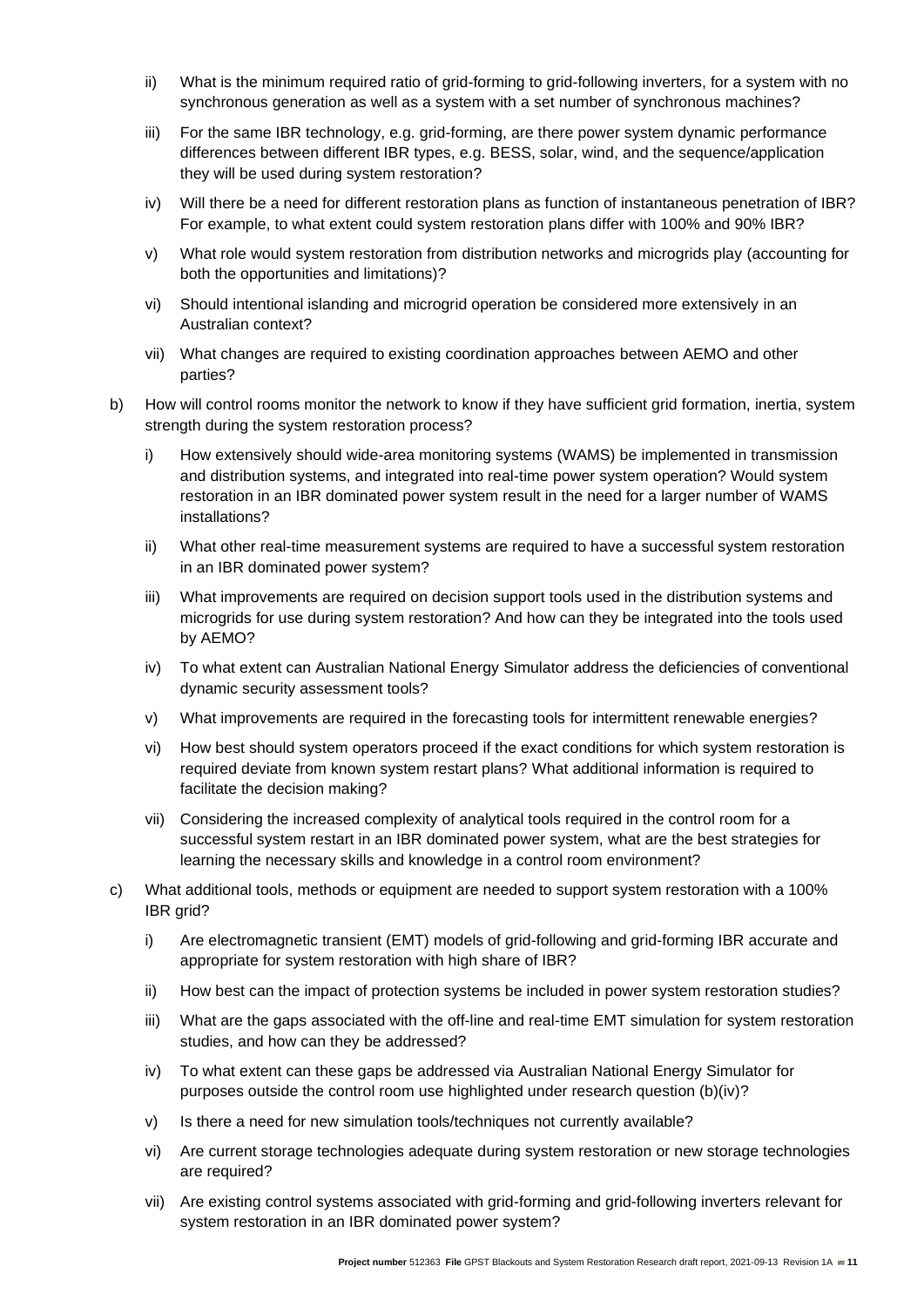- viii) Is there a need for new types of network and generation protection systems?
- d) In the context of the evolving risk profile of the power system, what principles should guide industry objectives in relation to the cost and timeframes associated with system restoration?
	- i) How best can system restoration be accounted for in planning horizons and investment decision making processes along with other system needs such as system strength and inertia?
	- ii) Should generator connection process assess the contribution of each IBR to system restoration? And if so should there be some level of mandatory requirements for all new generators to provide some forms of black start or restoration support capability?
	- iii) Should system restart standard account for both generator and load restoration as opposed to generator restoration only?
	- iv) Should system restart requirements be coordinated with system resilience requirements to better understand and address the phenomena resulting in the need for system restoration?
	- v) Is there a merit to set an upper limit for the maximum duration within which all part of the power system not subject to a physical damage must be restored?

# <span id="page-15-0"></span>6 The Research Plan

# <span id="page-15-1"></span>**6.1 The treatment of inverter-based resources during system restoration**

Among topics discussed in Section 6, this specific research topic is the most suitable for Australian researchers as several Australian universities are already involved in a wide range of relevant activities from inverter control design to DER impact assessment. As such this research topic is particularly linked with topics 1 and 9 of GPST research program. There are a few actual upcoming grid-forming inverter projects in Australia and the trend is likely to grow. This will provide opportunities for collaboration between industry and academia.

However, unlike many other countries there has not been any practical applications of IBR in Australia for system restoration in bulk power system. It is noted that the use of VSC HVDC directly as a point-to-point link, or within an offshore wind farm has been successfully demonstrated in many European countries and Japan. As discussed in Section 5, there are several worldwide instances of the use of small gird-forming inverters within a larger synchronous generator providing overall black-start capability. It is also noted that most research and development activities within OEM organisations occur overseas. Combination of all these factors provide ample opportunities for Australian researches to learn from international research and development activities.

In addition to academic resources, practical knowledge of power system operation and generator connections, as well as inverter software and hardware design is necessary for this research topic. Key stakeholders to be engaged therefore include OEM and AEMO Engineers and other strong Engineering resources in Australia. However, when specifically relates to system restoration, very few Power System Engineers can be found in Australia with direct modelling and operational experience of various aspects of system restoration. As most solutions for addressing the adverse impact of DER during system restoration should be implemented by DNSPs, they are also considered a key stakeholder.

The next SRAS procurement will need to be implemented by AEMO by 30 June 2024. To achieve this outcome, AEMO would typically commence its activities in Q3-Q4 the year before. Rapid uptake of utilityscale IBR and DER, and ongoing withdrawals/retirement of synchronous generators is expected to make a more noticeable impact on system restoration within the next three years. As such it is prudent for this research activity to provide answers to some of the questions below within the next two years. These are referred as quick-wins as highlighted in bold in the bullet points below. However, it is our assessment that this particular research topic is the most involved of all research topics discussed in Section 6. A total timeframe of eight years, accounting for the development of any new IBR technologies and control systems is therefore recommended. This will be discussed further in Section 7.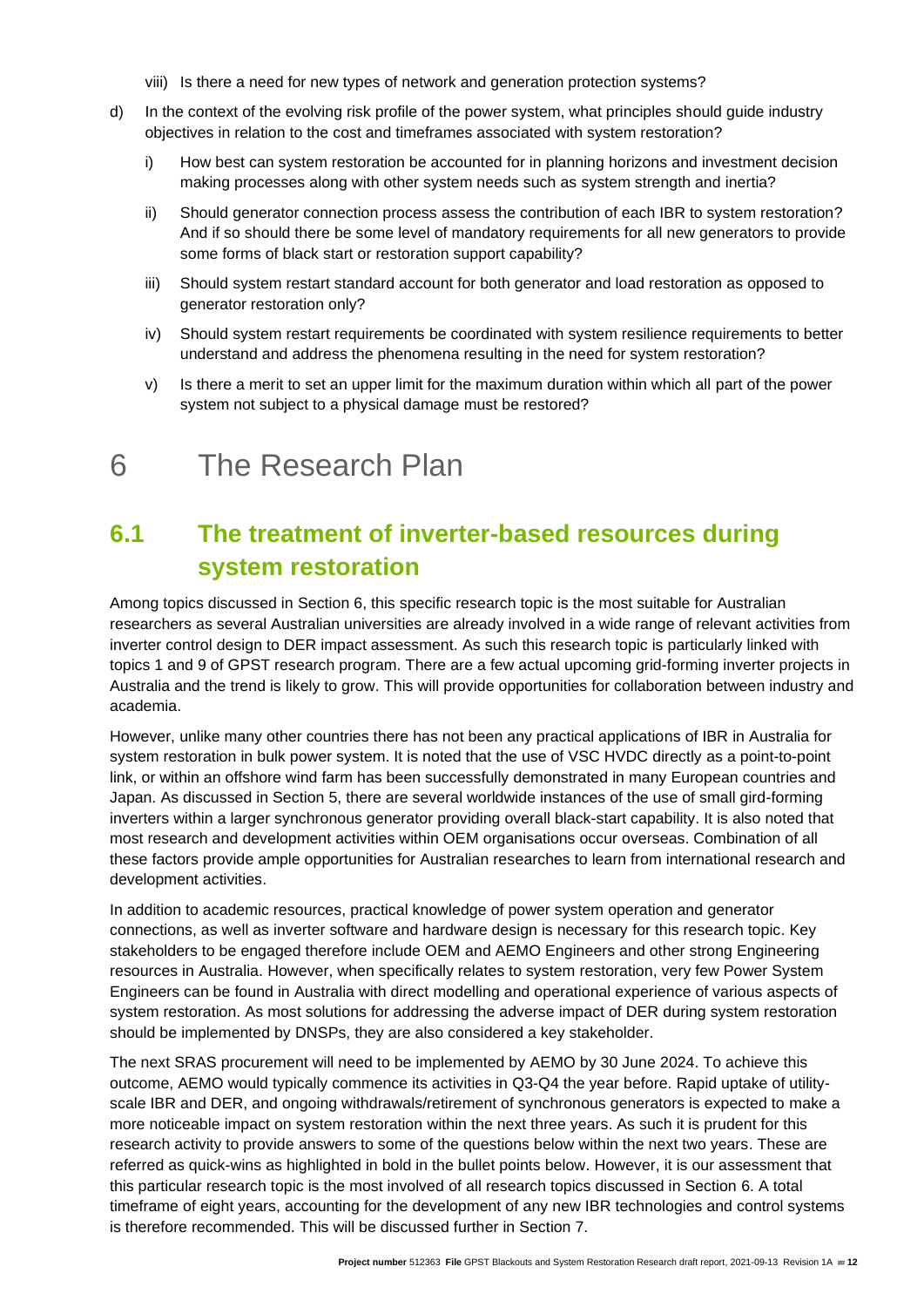#### <span id="page-16-0"></span>**6.1.1 Grid-following inverters**

The following research aspects are to be included in relation to the use of grid-following inverters for support system restoration:

- The impact of IBR type, including wind, solar, Battery Energy Storage Systems (BESS), variable speed pumped hydro, and HVDC links.
- Criteria for deciding when each IBR can be introduced during system restoration, e.g. short circuit **ratio, energy source reliability and availability including maximum permissible energy source variations before they can be used.**
- Impact on existing system restart pathways, and the extent to which the sequence of network **switching events would need to be altered.**
- The level of system-wide constraints required on total IBRs output during restoration to manage **system stability and supply intermittency.**
- Low system strength withstand capability and if this can be improved with the use of a different **control strategy, deprioritising some of the objectives of control system response during system intact conditions.**
- Restoration support services provided by standard design and settings of the control system.
- Restoration support services provided by enhanced design and settings of the control system.
- Reactive power control at low or no active power.
- Complementary use of grid-following IBR and synchronous condensers.
- The risk of adverse control interactions with other network equipment.
- The risk of harmonic resonances with the surrounding network due to the presence of low-order **high-impedance resonance frequencies during system restoration.**
- Impact of reactive plant switching including harmonic filters, in particular for HVDC links, during early stages of system restoration.
- Impact on network protection systems.
	- − Including the need for certain magnitude, rise time, retain time, and sequence of fault currents, e.g. intentional negative-sequence current injection or suppression.
- Managing operating reserves.
- Whether existing simulation models can accurately represent the response of grid-following IBR **during system restoration.**
	- − **Subject to receipt of these models Aurecon can assess the above using electromagnetic transient (EMT) simulation with PSCAD simulation models.**
- Physical testing of grid-following IBR unit to confirm their capabilities and limitations, and how best this can be demonstrated in practice, e.g. a dedicated hardware-in-the-loop test centre in Australia.

#### <span id="page-16-1"></span>**6.1.2 Grid-forming inverters**

The following research aspects are to be considered when using grid-forming IBRs as black starters:

- The extent to which grid-forming technologies other than BESS can be used as a black starter.
- <sup>◼</sup> **MW and MWh requirements for black start sources.**
- <sup>◼</sup> **The extent to which a grid-forming inverter needs to emulate some or all of the following characteristics provided by synchronous generators:**
	- − **Certain magnitude of fault current.**
	- − **Certain sequence of fault current, i.e. the ratio of negative- to positive-sequence fault current.**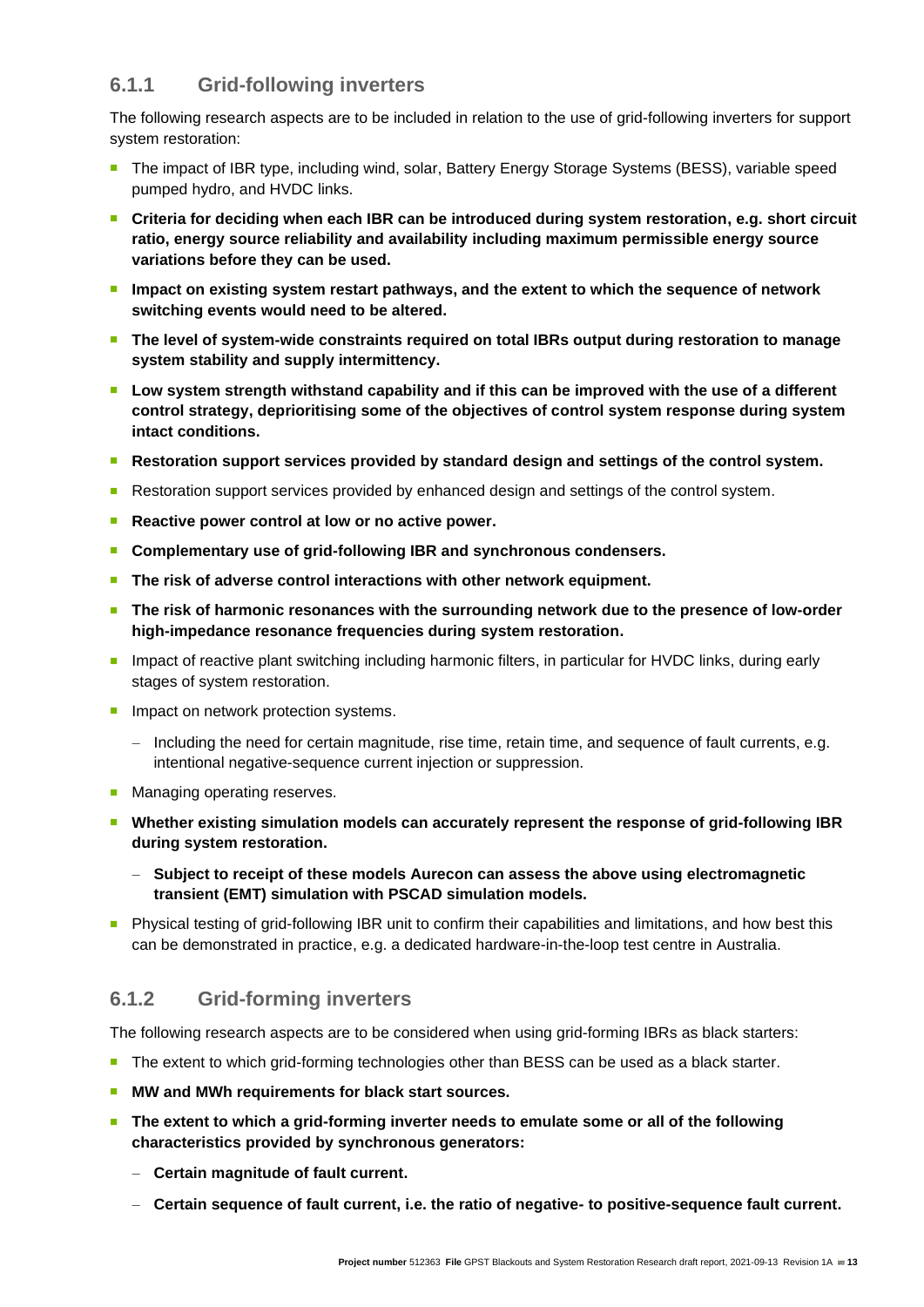- − **Virtual inertia and damping.**
- − **Controlled internal voltage phasor.**
- − **AVR (automatic voltage regulator) like response to voltage disturbances as opposed to typical low voltage ride-through response typically provided by the IBR.**
- Grid-forming control strategies and their relative merit for system restoration including the following technologies:
	- − Droop
	- − Virtual synchronous machines
	- − Power Synchronisation Control
	- − Distributed Phased-Locked Loop
	- − Direct Power Control
- Comparison of different storage technologies from a supply/load restoration perspective.
- Comparison of advantages and disadvantages of grid-forming IBRs as a cranker for a large **synchronous generator vs as the main black starter.**
- Impact of additional fault current requirements for grid-forming inverters on inverter hardware design and associated cost.
- The need for specific rise time, retain time, and sequence of fault currents, e.g. intentional negativesequence current injection or suppression, and how it would potentially need to differ from those of a synchronous generator or grid-following inverter.
- The trade-off between system normal and black start performance objectives.
- Ensuring successful switchover between the system normal and black start modes, if the black start IBR has two distinct operating modes.
- Whether existing simulation models can accurately represent the response of grid-forming IBR **during system restoration.**
- Physical testing of grid-forming IBR unit to confirm their capabilities and limitations, and how best this can be demonstrated in practice, e.g. a dedicated hardware-in-the-loop test centre in Australia.
- The risk of adverse control interactions with other network equipment.
- The risk of harmonic resonances with the surrounding network due to the presence of low-order highimpedance resonance frequencies during system restoration.
- The ratio of MVA rating of grid-forming IBR to the MVA rating of the largest transformer or **synchronous generator to be energised by the IBR, and how it is compared to that with a synchronous generator black starter.**

#### <span id="page-17-0"></span>**6.1.3 Distributed energy resources**

The following research topics are to be included to better understand and manage the impact of gridfollowing DER during system restoration:

- **DER stability, in particular with respect to fault ride-through capability during system restoration.**
- Calculating the minimum stabilising load requirements for a region during system restoration as **function of time and season, and determining whether any mitigation measures are required.**
- Mitigation measures to address a reduction in the available load for pick up during early stages of **system restoration including:**
	- − **The use of virtual power plants or aggregators.**
	- − **The role of utility-scale and distributed storage.**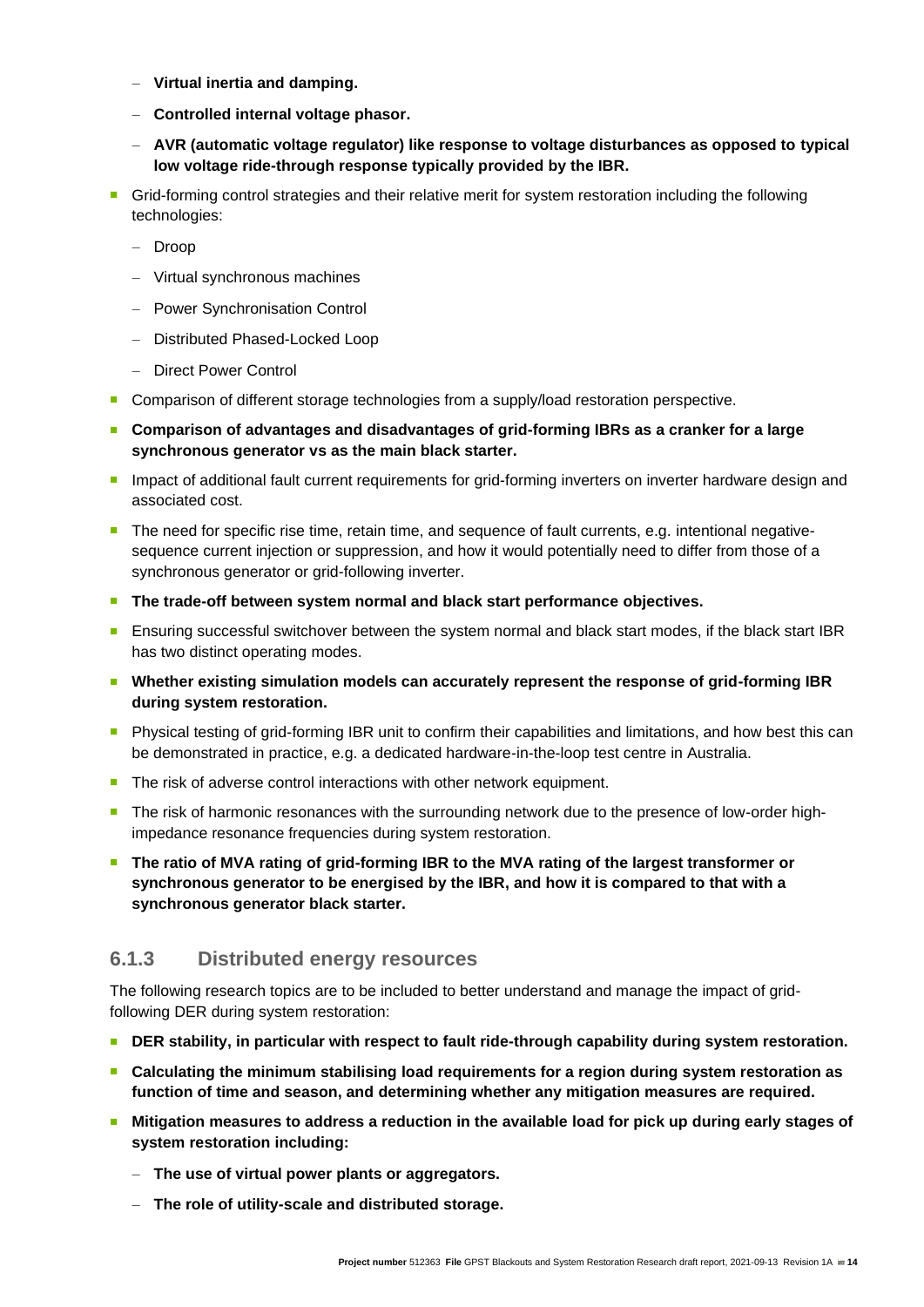- **■** Impact on network reactive power support requirements during system restoration.
- Coordination between transmission and distribution system operator/owner(s).

#### <span id="page-18-0"></span>**6.1.4 The role of synchronous generators and condensers in an IBR dominated power system**

Assessing the viability and implications of various generation dispatch patterns for a successful black start and complete system restoration is one of the most fundamental questions that need to be answered. The following are to be included in for this research.

- 100% IBR with grid-forming and grid-following IBRs, with no synchronous machines.
- 100% IBR with grid-forming and grid-following IBRs, with some synchronous condensers but no synchronous generators.
- For both scenarios above, determine the minimum percentage of grid-forming inverters for a successful system restoration.
- 50% and 75% share of IBR including both grid-forming and grid-following IBRs and some synchronous generators.
	- − Note that these scenarios are recommended even if the above scenarios are successful. This is needed to identify any key differences that would then be considered when developing system restart plans.
	- − Identify the reason why synchronous generators are needed (if any).
	- − Gain better understanding of the minimum ratio of synchronous generators to IBR for a successful system restoration.
		- This includes determining whether some large coal fired power station must be always kept in hot and warm start modes in preparation for a black system event.

### <span id="page-18-1"></span>**6.2 Impact on network control and protection systems**

This research topic covers primary network components and overarching power system control schemes, as well as network and generation secondary (protection) components. The bulk of this research is expected to focus on issues associated with conventional protection systems caused by a reduction in the available fault level and potential modifications required. This topic provides significant research opportunities for Australian researchers; however, it is noted that both Australian industry and academia are lagging well behind the international developments. A further worldwide gap is a disconnection between the Power System Study Engineers and Power System Protection Engineers. Operation in an IBR dominated power system, makes the two aspects increasingly intertwined, making it difficult to thoroughly assess and address the challenges without sufficient knowledge of both. This is further exacerbated by the fact that dynamic modelling of protection systems, whether in phasor-domain (also referred to as root mean square (RMS)) or EMT, is not a common practice for relay OEMs.

Relevant research and development activities are currently being conducted worldwide in particular by relay OEMs, and several US research organisations including EPRI. This provides learning opportunities for Australian Engineers and researchers.

The research topic is related to research topics 1 and 2 of GPST research program noting that modelling, impact assessment and modifications of protection systems in an IBR dominated power system is not only relevant to system restoration, but also applies to day-to-day power system operation.

Considering the need for developing a fresh knowledge and skills base in Australia and the time taken to do so, it is recommended to allow 3 years for this research activity to conclude. A further 5 years is recommended for any modifications in the existing control and protection systems or developing new protection algorithms. Considering lack of expertise within Australia and a relatively lower urgency of issues associated with this sub-topic, no quick wins is recommended.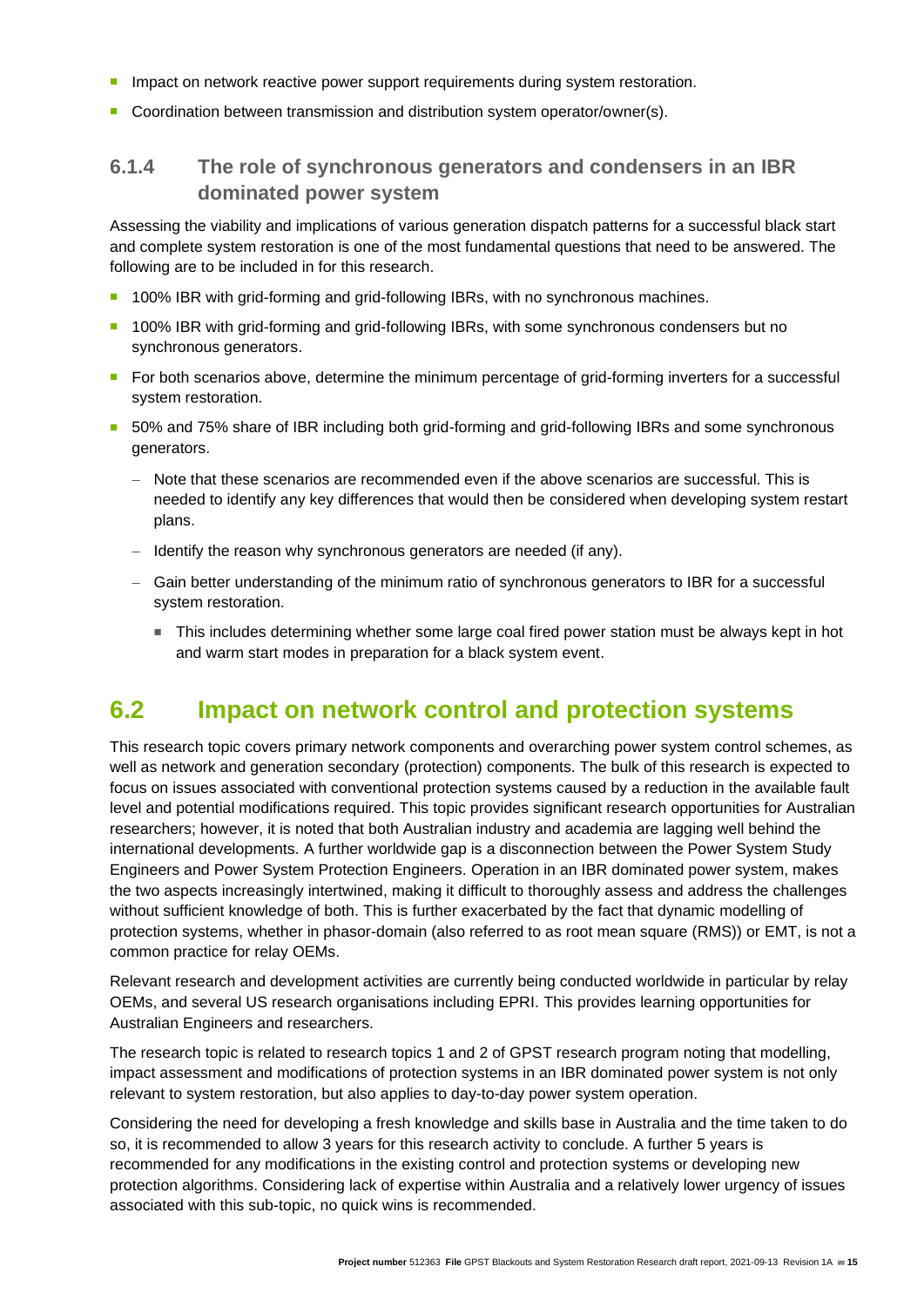#### <span id="page-19-0"></span>**6.2.1 Impact on control systems**

The following are to be included in for this research question:

- Dynamic reactive power support plant such as Static Var Compensators (SVCs), Static Compensators (STATCOMs) and Static Synchronous Series Compensator (SSSCs) during system restoration.
- Static reactive power support plant.
- Emergency control schemes such as under-frequency load shedding, over-frequency generation shedding, transient power runbacks and system integrity protection schemes.
	- − Note that the intent of this research item is not to assess the role of these emergency control systems in preventing the occurrence of a blackout, but how they can assist or adversely impact system restoration following a black system event.

#### <span id="page-19-1"></span>**6.2.2 Impact on protection systems**

Assessing the impact of changing generation mix on operation of different types of protections systems during system restoration, and in particular the following protection types are to be considered:

- Current-based protection such as overcurrent relays and fuses.
- Impedance-based protection including distance protection.
- Sequence-based protection, i.e. relays such as some of the directional relays which use negativesequence current for decision making.
- Low frequency demand disconnection (LFDD) caused by a lower inertia and higher RoCoF.
- Earthing requirements if adopting restoration from distribution networks and microgrids.
- Special protection schemes such as power swing blocking and out of step tripping at the transmission network level.
- Motor protection especially those associated with fans and pumps of large thermal power stations to be picked up under scenarios with high but not 100% share of IBR.

Note that whilst some of these challenges are unique during very early stages of system restoration, some others, and in particular the first three bullet points, will also pertain to system normal operating conditions for a power system with a very high IBR share. As such addressing these challenges will assist answering questions beyond system restoration. Whilst this aspect has not been closely associated with any other research topics within the GPST research program, minor relationships exist with research topic 1.

#### <span id="page-19-2"></span>**6.2.3 Assessing the need for modifications**

The following aspects are to be included in further research:

- Whether there is a need to use different settings for certain protection systems, including:
	- − Adjusting the settings in phase and ground overcurrent relays to discriminate between load and fault currents correctly.
	- − Reconfiguring LFDD relays to accommodate the higher levels of ROCOF.
- Whether there is a need to block certain protection systems during system restoration, and if so
	- − The criteria for their blocking/unblocking.
	- − Whether the is need for additional communication systems.
- Whether there is a need to introduce new relay algorithms/protection philosophies.
- High-level comparison of relative merits of changing protection system device/operating philosophies across the system against the requirements for additional fault current by grid-following and in particular grid-forming IBRs to provide sufficient fault current for correct operation of existing relays.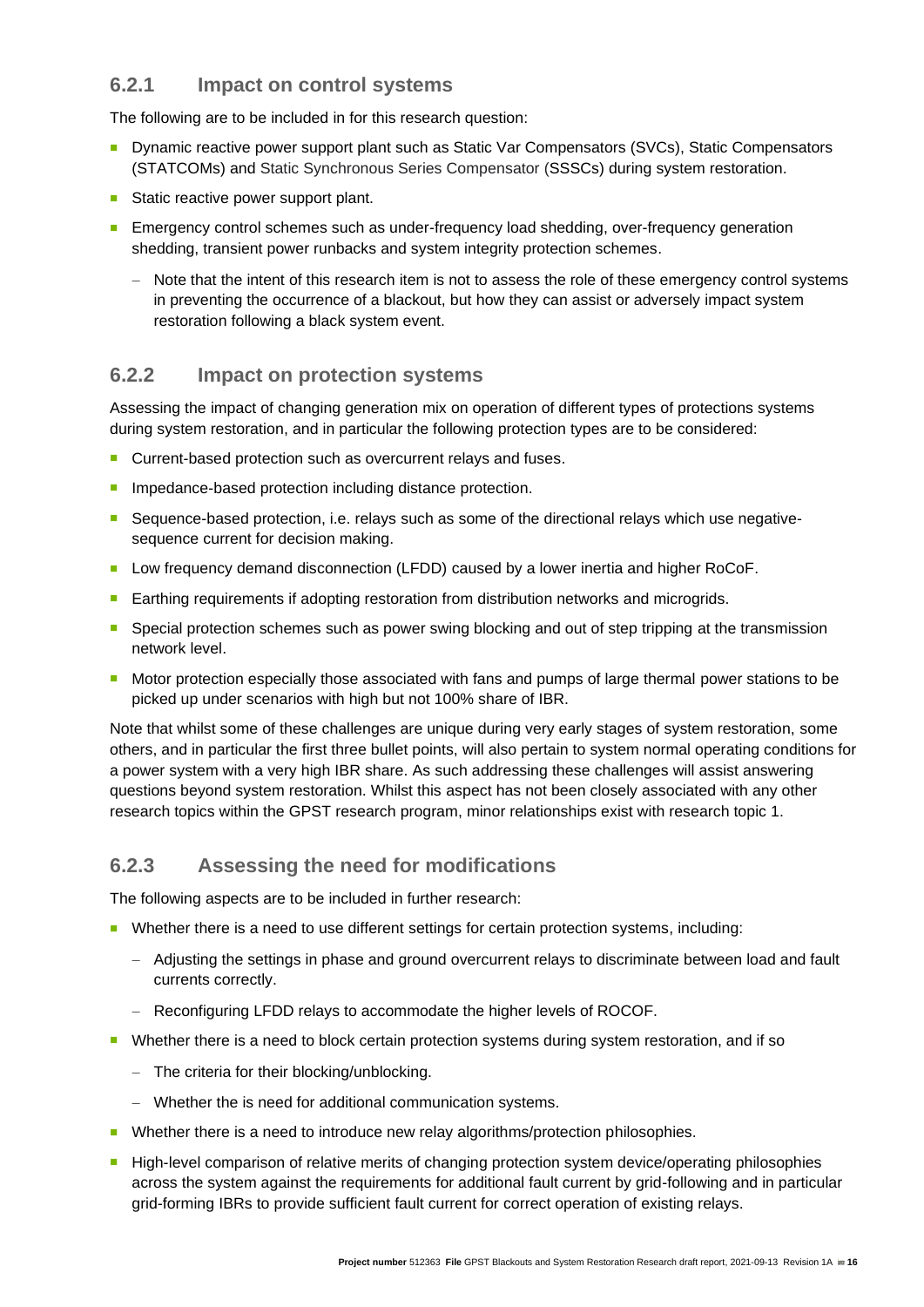# <span id="page-20-0"></span>**6.3 Tools and techniques**

This specific research topic interacts closely with research topics 2 and 3 of GPST research program. It is recommended that research topics proposed in Section 6.3.2 of this report are pursued only once topic 3 of GPST research program is in an advanced shape. Considering both those topics will be delivered by a non-Australian organisation, EPRI, it is to fair to say that these topics have not been researched in Australia as extensively as other topics. This opens significant learning opportunities for Australian researchers.

Furthermore, the nature of these topics is such that they require significant involvement from AEMO as the system operator. This is particularly true for research topic 6.3.2.

When comes to topic 6.3.1, it is recognised that Australian industry is already ahead of other countries with the following major activities. Whilst all these activities primarily relate to the use of wide-area EMT modelling for system normal studies, the skills and knowledge gained from this process would build a substantial foundation for tools and techniques for system restoration with very high share of IBRs. The quick wins are highlighted in bold.

- AEMO has developed a wide-area PSCAD model comprising the four-state mainland states of the NEM for system intact studies. They have also developed and progressively updated over many years the smaller scale regional PSCAD models for black-start studies. However, it is understood that the latter is significantly less IBR focused.
- TasNetworks has implemented a full-scale real-time EMT simulation platform. It is understood that this platform is currently fully functional.
- AEMO is currently developing an *Australian National Energy Simulator* based on real-time EMT simulation.
- CIGRE WG C4.56, *Electromagnetic transient simulation models for large-scale system impact studies in power systems having a high penetration of inverter connected generation*, is led by an Australian Convener and includes four other Australian members.

Key stakeholders to be engaged therefore include OEM and AEMO Engineers and other strong Engineering resources in Australia. However, as discussed previously when specifically relates to system restoration, very few Power System Engineers can be found in Australia with direct modelling and operational experience of various aspects of system restoration.

#### <span id="page-20-1"></span>**6.3.1 Power system modelling and simulation tools**

The following will be investigated in this research question.

- Whether EMT models provided for connection studies need to include additional details when **used for black start and restoration studies.**
- Actual network level testing of system restoration performance with grid-forming and grid-following IBRs, and network primary and secondary equipment. This is crucial to gain sufficient confidence in the accuracy of whole-system model under these extreme operating conditions.
- Relative merits of off-line EMT simulation, e.g. PSCAD/EMTDC, against real-time EMT simulation, **e.g.** *Australian National Energy Simulator***.**
- The extent to EMT and phasor-domain (also referred to as root mean square (RMS)) simulations could be used complementarily.
- The need for other types of simulation such as frequency-domain techniques to characterise other aspects of system response.
- The merits of consistent EMT simulation cases for power system stability and system restoration **analysis.**
- Integrating the response of protective relays into power system dynamic simulation tools for black start and restoration studies.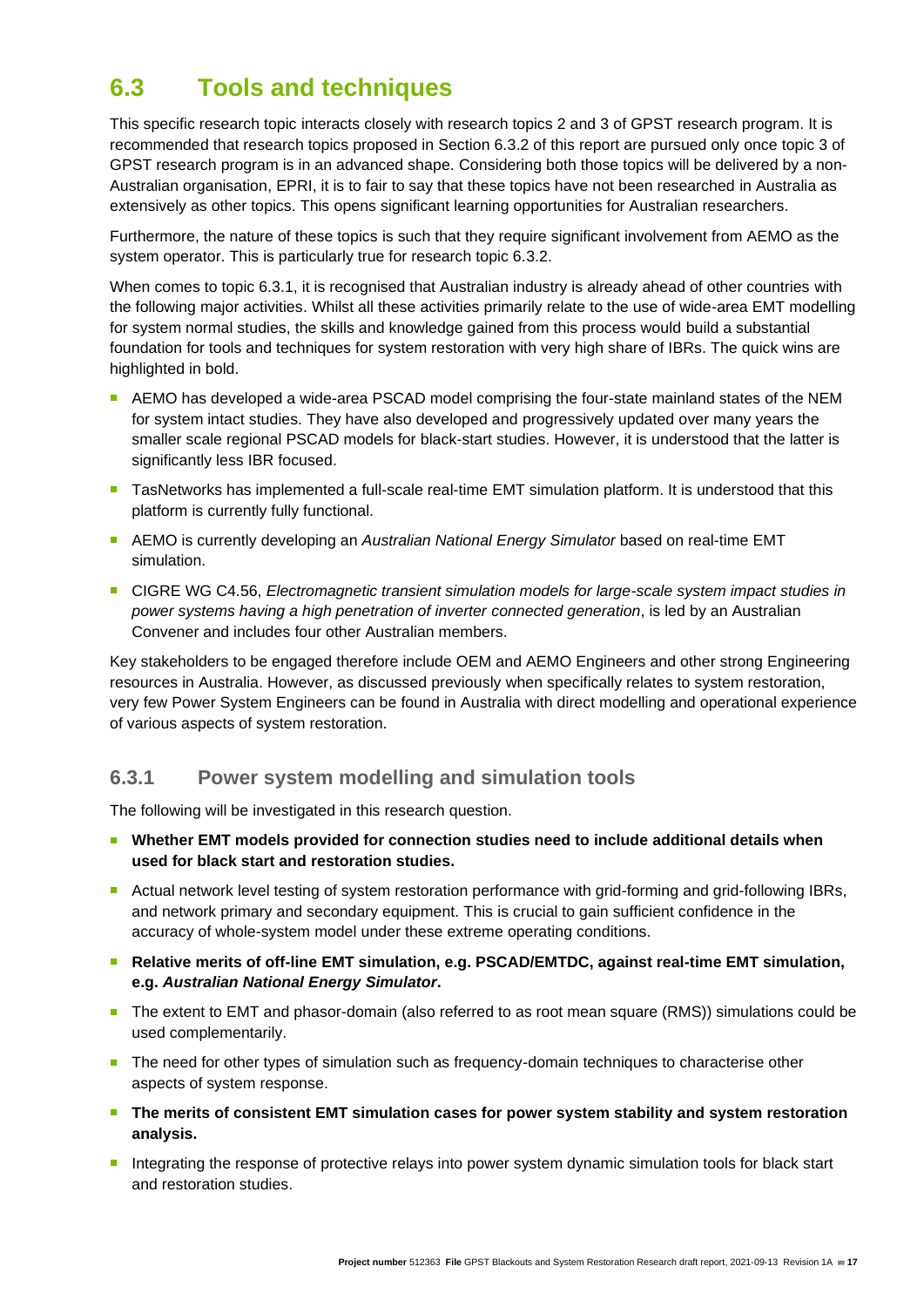- Accurate modelling of motors and their protection associated with fans and pumps of large non-black start synchronous generators.
	- − Note that unlike the main generators and associated control systems, very little information generally exists on generator auxiliaries which are primarily induction motors.

#### <span id="page-21-0"></span>**6.3.2 Decision support tools for control centres**

Below is a list of decision support tools to be considered in this research question for integration into control centres to make more judicious and informative decisions during system restoration:

#### ■ Wide-area monitoring systems (WAMS).

- System strength monitoring tool.
- Inertia monitoring tool.
- Dynamic security assessment.
- **Real-time EMT simulation.** 
	- − **Including the extent to which it could replace the existing dynamic security assessment tools.**
- **Energy source forecasting and online monitoring.**
- **Demand forecasting.**
- Charge status forecasting for batteries and electric vehicles.
- Network status monitoring to determine damaged/unavailable network circuits.
- Create up-to-date training programs for control room personnel and operators reflecting **increased complexity of the technologies to be involved and associated multi-party communications.**

### <span id="page-21-1"></span>**6.4 Technical and regulatory requirements**

This research question will investigate the need for any of the additional requirements outlined below. The intention is not to propose new requirements under each category but to gain better understanding of the need for each.

It is noted that this research task is highly dependent on the completion of other research tasks discussed in Sections 6.1 to 6.3, and in particular 6.1. As such the start date for this task is driven by the completion date for those preceding tasks. Furthermore, the skillsets required, learning opportunities for Australian researchers and the types of organisations to be engaged would be same as those discussed previously.

Note that this topic is also very closely related to GPST research topic 6. This is because the existing SRAS procurement framework does not provide sufficient opportunities for mid- and long-term planning for black start capability. As such currently there is not enough incentives for IBRs to provide the black start capability considering the additional cost involved which would likely outweigh the revenue received under the SRAS procurement framework. Whilst the cost of providing a self-start capability could be negligible; it is noted that the contribution provided to the wider power system restoration is what matters most rather than the ability to self-start. This would result in additional requirements for the black-start source such as larger MVA size and storage capability. Furthermore, optimal placement of a black start capable grid-forming IBR would likely differ from that required for provision of other grid support services such as system strength enhancement.

The overall importance of this research topic is that a clear definition of power system needs and associated technical requirements would provide sufficient guidance to OEMs and developers to deliver system restoration capabilities according to the power system needs.

It is recommended that this task will take one year to complete, whose resourcing will comprise Australian researchers and practicing Engineers considering the need for intimate knowledge of Australian power system, and relevant technical and regulatory requirements.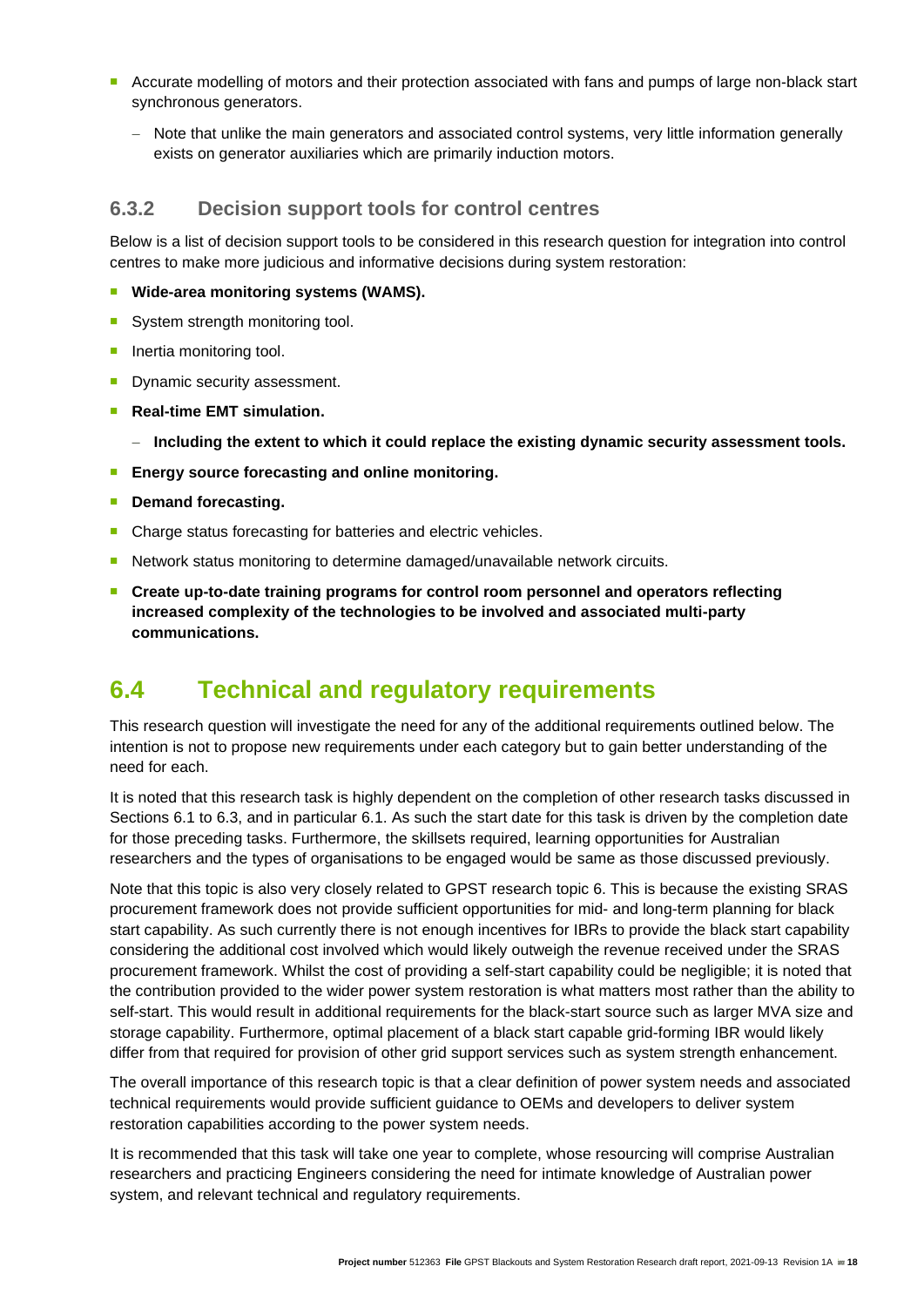Below provides a breakdown of key activities to be conducted for this task (note that unlike most other tasks discussed in Section 6, this task cannot be addressed by research alone).

- Generator technical requirements
	- − Assess the need for different performance standards for IBRs between system intact and system restoration.
	- − Assess the need for any additional performance requirements for grid-forming IBRs, or a more detailed specification of existing technical requirements, i.e. what grid-formation means in the context of system restart.
	- − These additional requirements could be set out in any of the respective generator performance standards, the SRAS contract, or a new black start service procurement framework. It is not the intention of this research to make recommendations on suitability of one or the other.
- Transmission and distribution network technical requirements
	- − Dynamic reactive support performance.
	- − DER response.
	- − Microgrid performance requirements in terms of black start provision under islanded mode.
- Power system technical requirements (consolidating both the network and generation and their interactions)
	- − Grid-forming or synchronous characteristics, their definitions and the quantity/type needed
		- Unlike the corresponding item under generator technical requirements, the focus of this item is primarily on how this capability will be seen by the wider power system and what are the interplays with other power system equipment and different aspects of power system performance.
	- − Dynamic performance success criteria during system restoration in terms of rise time, settling time, damping and magnitude of the response in an IBR dominated or 100% IBR power system.
- Merits of accounting for system restart needs in long-term power system planning along with **other aspects such as voltage and frequency control, and system strength and inertia needs.**
- Whilst the intent of this document is to discuss about research and development aspects of **system restoration, it is recommended that this alone will not be sufficient to address the gaps associated with regulatory frameworks. New black start source with sufficient capability to replace the existing sources can be introduced, for example, by:**
	- − Funding of up to 50% of the value of the project by ARENA or CEFC.
	- − Auction-based funding for pre-selected locations/areas by various state governments in the same fashion some state governments have been supporting the development of new IBR connections to meet the renewable energy targets.

# <span id="page-22-0"></span>**6.5 End-to-end system restoration in power systems with high share of inverter-based resources**

This research activity is similar to Section 6.4 in such a way that it is highly dependent on the completion of other research tasks discussed in Sections 6.1 to 6.3, and even to some to extent to Section 6.4. As such the start date for this task is driven by the completion date for those preceding tasks. Furthermore, the skillsets required, learning opportunities for Australian researchers and the types of organisations to be engaged would be similar to those discussed previously. However, there is a stronger need for involvement from people with system operations experience including AEMO.

Many Australian researchers have been involved in various aspects of microgrids, albeit with less of a focus on black start applications. The same applies to practical applications where, as discussed in Section 5.1, there are already several practical Australian examples of the use of grid-forming IBRs for black starting microgrids and fringe of the grid applications.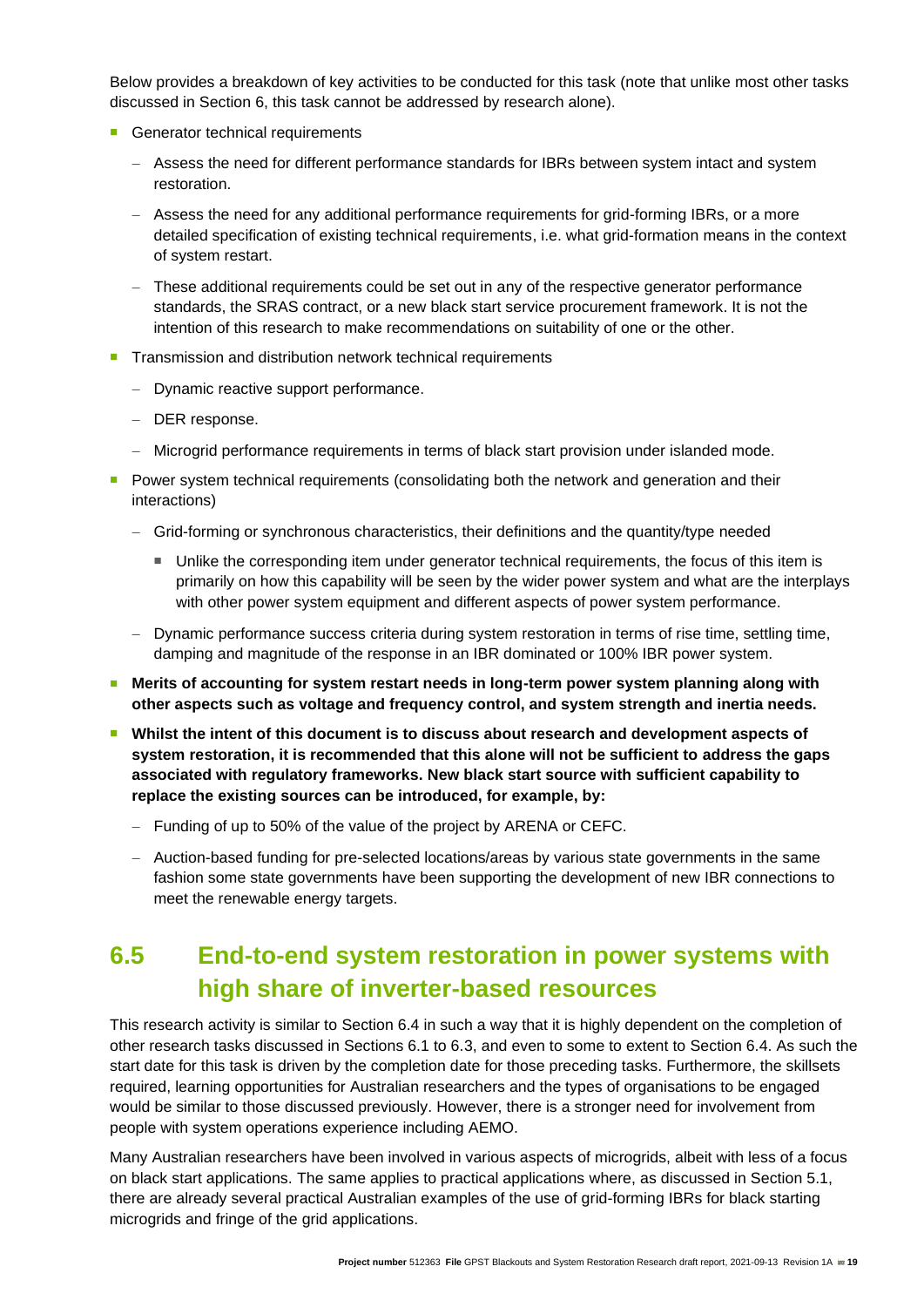It is recommended that aspects related to bottom-up restoration, and activities listed in Sections 6.5.3 and 6.5.4 are considered as matter of priority such that they can be reflected into AEMO's next system restart procurement and associated restart plan development to be in place by 30 June 2024 (also refer to relevant note under 6.1 on timeframe and dependencies).

It is also recommended that system restoration from the distribution networks can be considered as a lower priority item. This is because there are very few if any distribution connected IBRs or synchronous generators, with sufficient capability to restart upstream transmission networks. However, microgrids within the distribution network would be an important aspect of expediting load restoration, and reducing the burden on bottom up restoration approach.

#### <span id="page-23-0"></span>**6.5.1 Restoration from transmission network**

#### <span id="page-23-1"></span>**Bottom-up restoration**

In this approach the system operator performs first steps of grid energisation with contracted black start generators, regardless of whether or not black start support can be provided from the neighbouring regions.

Section 6.1 presents various research activities to assess the component-level black start capability of various IBR technologies. The activities set out below will aim to assess the complementary capability of the black start source and the surrounding power system, and the value the IBR can provide to the wider power system.

- Optimal placement of grid-forming black starter IBR considering the proximity to the following **system aspects:**
	- − **Load centres.**
	- − **Areas of concentration of synchronous generators.**
	- − **Areas of concentration of non-black start IBR.**
- The use of various storage technologies as stabilising loads.
- Determining whether a re-sequencing or complete avoidance of some restart pathways might be **required under high DER conditions.**
- Complementary use of synchronous condensers and grid-following inverters as black start providers.
- The coordination of responses of grid-forming black-start IBRs and synchronous generators and condensers during system built up. This includes:
	- − Assessing the risk of sub-synchronous torsional interaction (SSTI) between inverter controls and rotating masses of synchronous machines, and in particular synchronous generators.
- Synchronising two or more IBR only power islands.

#### <span id="page-23-2"></span>**Top-down restoration**

In general, the top-down strategy uses backbone of transmission system from bordering regions. If the HV path is very long, dynamic reactive support plant can be used for voltage control. The following will be considered in this option:

- The use of HVDC links<sup>2</sup>.
	- − Both black start (grid-forming) and non-black start capable HVDC links are suggested.
- The extent to which IBRs, whether grid-forming or grid-following, or synchronous condensers nearby an interconnector can facilitate energising one region from a neighbouring region by providing voltage support.

<sup>&</sup>lt;sup>2</sup> Note that restoration from AC interconnectors is excluded as a research topic due to very little unknowns associated with.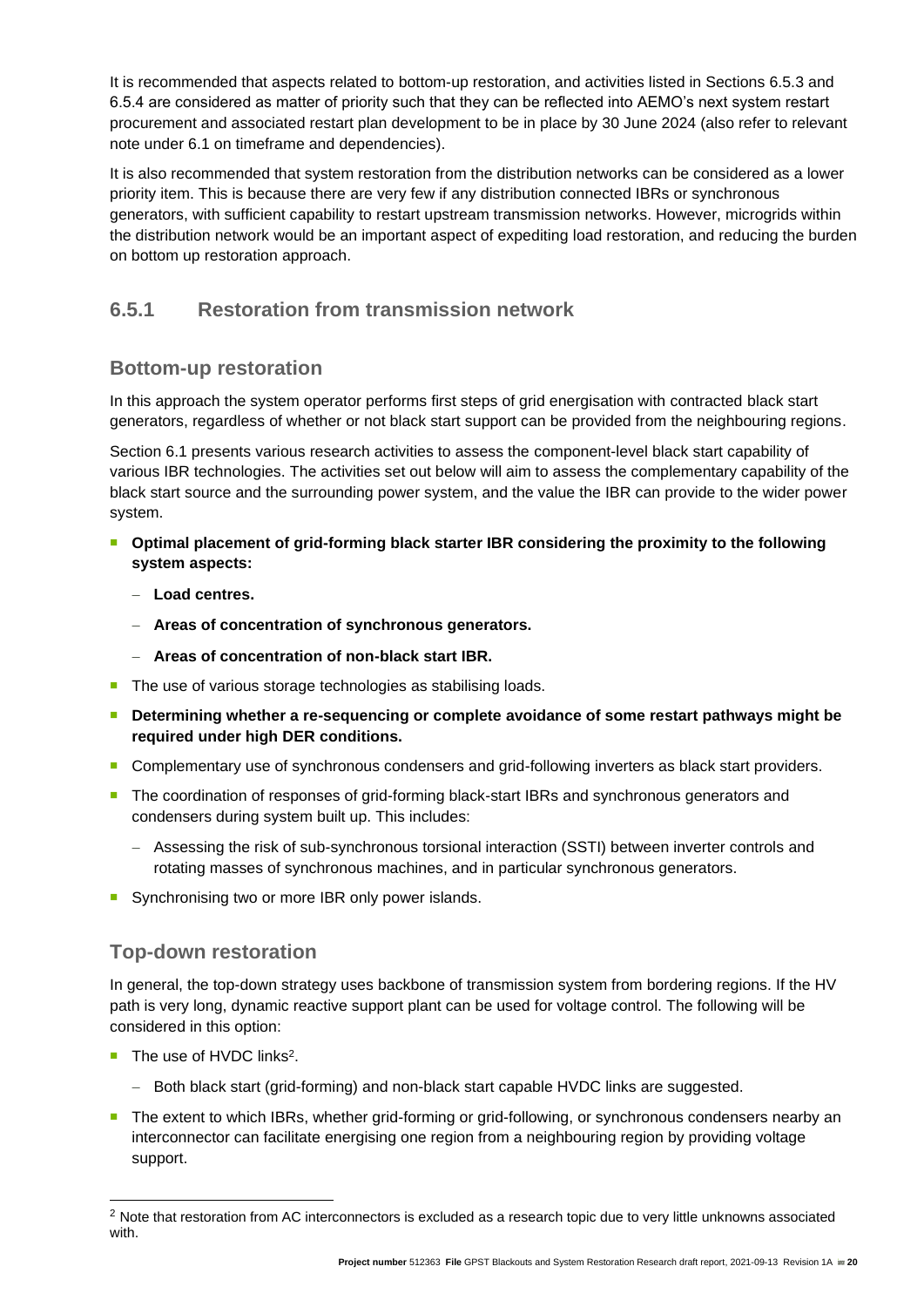#### <span id="page-24-0"></span>**Hybrid restoration**

This generally refers to the simultaneous use of top-down and bottom-up approaches. This means that system restoration will proceed concurrently with the use of designated black start sources in the region under restoration, as well as the use of interconnectors to supplement restoration from adjacent healthy networks.

#### <span id="page-24-1"></span>**6.5.2 Restoration from distribution network**

#### <span id="page-24-2"></span>**Wide-area distribution network**

Due to their size and limited generation resources, distribution power islands have different electrical characteristics compared to a large power grid. The following challenges could be exacerbated compared to restoration from transmission network:

- Low system strength.
- Low system inertia.
- Voltage control (in particular during high DER scenarios).
- High variability of load and generation.
- Load pick-up capability.
- Power system oscillations.

These differences will result in several operational challenges such as voltage control, protection adequacy and frequency stability.

Restoration options with the following strategies are to be included in for further research:

- Synchronising with or creating an adjacent distribution power island through distribution interconnection.
- Back energising a sub-transmission transformer and connecting additional generation at the subtransmission level.
- Energising an adjacent sub-transmission substation from the top down.
- Energising the transmission network.

#### <span id="page-24-3"></span>**Microgrids**

A microgrid is a group of interconnected loads and DER with clearly defined electrical boundaries that acts as a single controllable entity with respect to the grid and can connect and disconnect from the grid to enable it to operate in both grid-connected or island modes.

Microgrids can support system restoration in several capacities:

- Islanding system loads and re-synchronising when the nearby system is restored.
- Expanding the microgrid island to include additional nearby system loads.
- Reducing cold load pickup when restoring loads.

The following research activities are to be included to better understand and utilise microgrids for system restoration:

- Optimal placement of microgrids for black start provision.
- Coordination with bulk system restoration, including criteria for microgrid reconnection.
- Determining key differences with wide-area distribution system restoration discussed above.
- Intentional Islanding and the ability to operate part of the grid using microgrid.
	- − This is an important topic as major supply disruption events do not always result in a full black system. It is therefore prudent to maintain continuous operation of parts of the transmission and distribution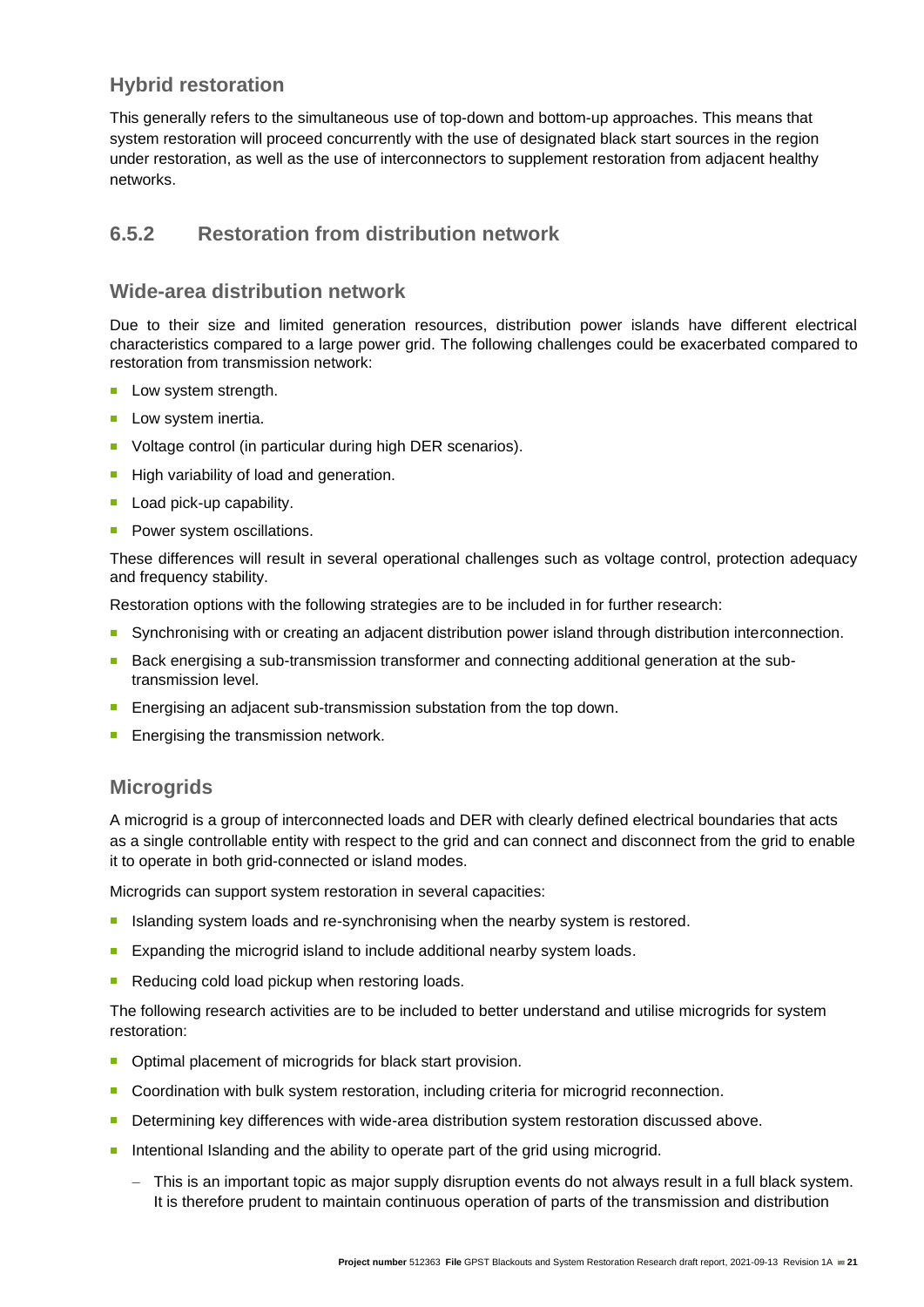networks not impacted by the major supply disruption. This is particularly relevant to distribution systems due to closer proximity to loads.

- Strategies to manage higher variability of load and generation compared to transmission and distribution systems.
- Earthing design for microgrids used for system black start.
	- − It is noted that unless microgrids are purposely designed for intentional islanding, they may not have the same level of earthing as the higher voltage distribution feeders. Note that if the lower voltage parts of the distribution system are to be treated as microgrids, they have sometimes relied on earthing provided by the upstream feeders. This is not an issue for day-to-day system operation, however, would be a concern during system restoration.
- Microgrid clustering during system restoration and the coordination between them
	- − Independent microgrids may fail to support their own loads due to the intermittency of renewable energy sources affected by variable wind or solar, or sudden changes in load. The sensitivity of such microgrids can be mitigated by interconnecting several microgrids to form a larger power island.

#### <span id="page-25-0"></span>**6.5.3 Commissioning and model validation tests for end-to-end black start capability**

Considering the increasing complexity of system restoration in an IBR dominated power system, it is prudent to gain confidence in the response of actual control and protection systems that would be involved during an actual system restoration. This could be achieved by having a hardware-in-the-loop simulation platform whereby the response of actual protection systems and control-hardware-in-the-loop simulation of IBR, and the overall response of the power system can be assessed. This would allow making the necessary modifications to control and protection systems. It would also assist in validating conventional EMT models used for developing end-to-end system restart plans.

It is also highly beneficial to conduct real power system restart tests involving grid-forming and grid-following inverters and network primary and secondary components, similar to those reported from various European countries.

The use of the most detailed power system simulation models alone will not be sufficient to provide the level of confidence required unless accompanied by observing real power system responses. As such this research activity forms a key component of research sub-topic on power system modelling tools.

#### <span id="page-25-1"></span>**6.5.4 Representative example of end-to-end system restoration in power systems with high share of IBR**

A representative example will be developed to demonstrate the sequence of switching and restoration steps accounting for the following:

- Start the black starter IBRs.
- <sup>◼</sup> Resupply house load for substations and non-black start generators by energising network transformers and transmission lines.
- Create a viable island with sufficient stabilising loads.
- Define preferential load pick-up, accounting for unintended DER pick-up.
- Extend the restored system by energising additional generation and network sections.
- Re-synchronise and re-connect islands restored by various black start sources.
- Commence further load restoration.

The ultimate objective is to identify the key differences compared to conventional system restoration and their implications.

These steps will need to be verified by wide-area offline EMT studies.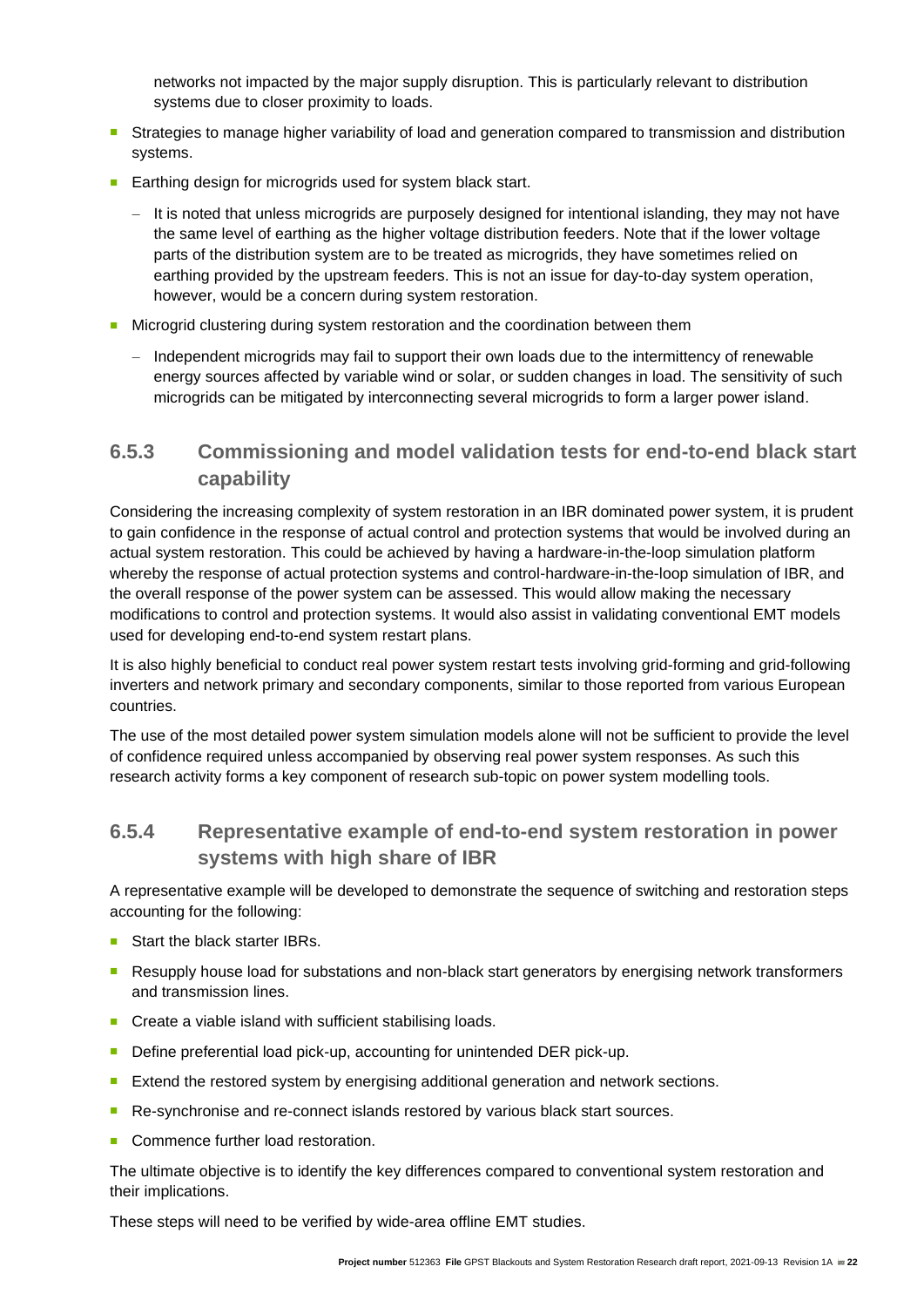# <span id="page-26-0"></span>7 Conclusions

# <span id="page-26-1"></span>**7.1 Relationship with other GPST research topics**

Figure 7-1 shows the inter-dependencies between each of the five key research questions for topic 5, and other research topics within the overall Australian GPST research program. Topics 1-3 are considered most closely related to topic 5.

<span id="page-26-3"></span>**Figure 7-1 Relationship with other GPST research topics**



# <span id="page-26-2"></span>**7.2 Inter-dependencies between topic 5 sub-topics**

Table 7-1 shows the priorities, dependencies, duration and resourcing for the five sub-topics of research topic 5 whereby the following is accounted for.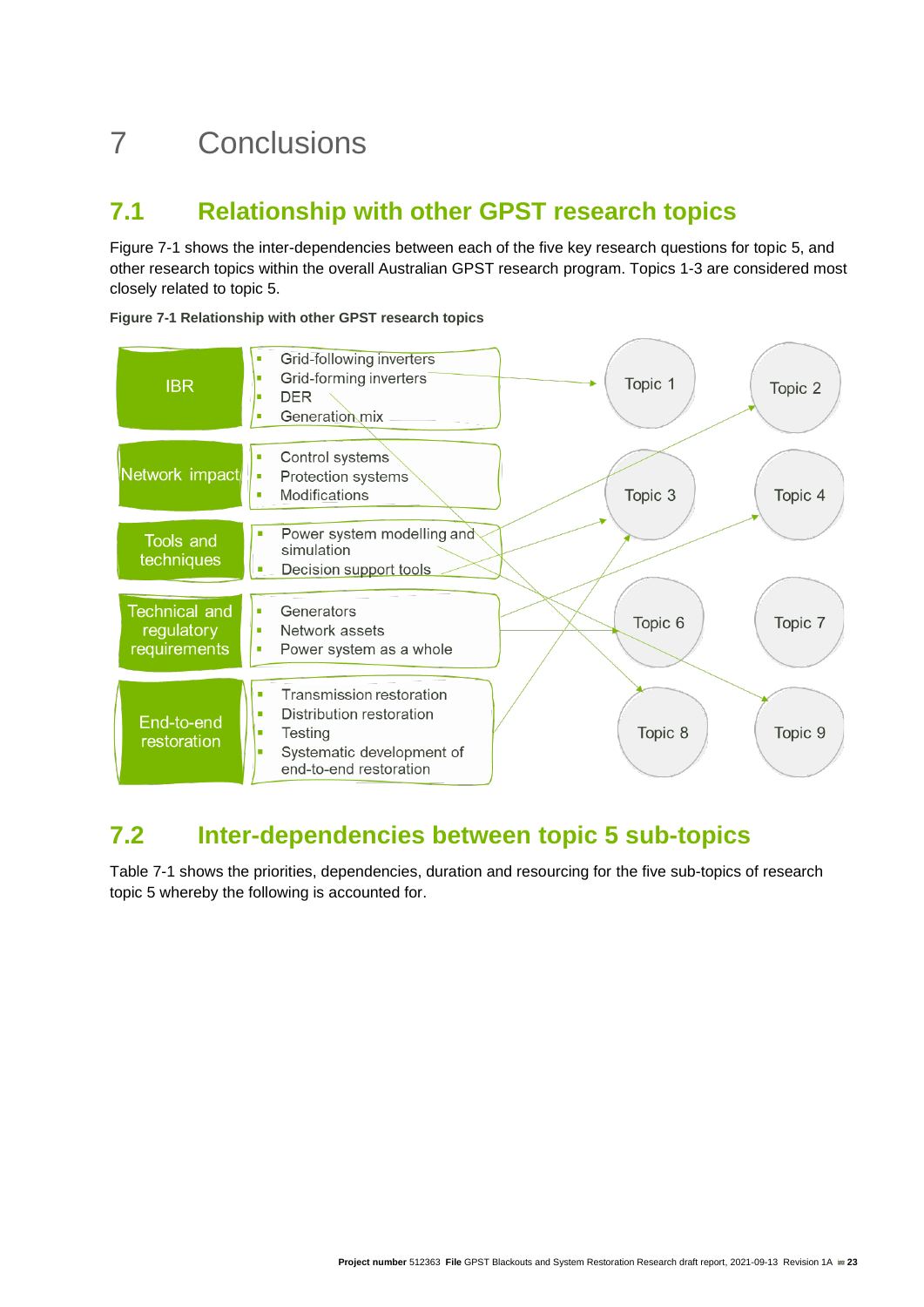| Sub-topic                                           | <b>Priority</b> | <b>Dependencies</b> | <b>Duration</b> | <b>Resources</b> | <b>Quick-wins examples</b>                                                                                                              |
|-----------------------------------------------------|-----------------|---------------------|-----------------|------------------|-----------------------------------------------------------------------------------------------------------------------------------------|
| $IBR$ (I)                                           | 1               | III                 | 8 years         | 8E+15A           | The use of grid-<br>۰<br>following inverters as<br>restoration support.                                                                 |
|                                                     |                 |                     |                 |                  | Functional<br>٠<br>requirements for grid-<br>forming inverters                                                                          |
|                                                     |                 |                     |                 |                  | <b>Managing DER impact</b><br>■                                                                                                         |
| Network impact<br>(II)                              | $\overline{4}$  | I and III           | 8 years         | $7E+9A$          | N/A                                                                                                                                     |
| <b>Tools and</b><br>techniques (III)                | 2               | N/A                 | 8 years         | 10E+12A          | <b>Wide-area EMT models</b><br>٠<br>(both offline and real-<br>time)<br><b>WAMS</b><br>п<br>Energy and demand<br>■<br>forecasting tools |
| Technical and<br>regulatory<br>requirements<br>(IV) | 3               | $I-III$             | 4 years         | $4E+3A$          | Incorporating black start<br>needs into long-term power<br>system planning<br>considerations                                            |
| End-to-end<br>restoration (V)                       | 5               | $I-IV$              | 3 years         | $3E+5A$          | Optimal location of grid-<br>۰<br>forming inverters<br><b>Restoration re-</b><br>٠<br>sequencing due to DER                             |

#### <span id="page-27-0"></span>**Table 7-2 Priority, dependencies, duration and resourcing for five sub-topics**

- Priority: The order of relevance from an Australian perspective, also accounting for the availability of Australian research capability and the relative urgency by which its lack of understanding could adversely impact system restoration.
- Dependencies: Input required from some of the questions in other research sub-topics, e.g. the availability of accurate simulation models from sub-topic III for studies required under sub-topics I and II. Despite these dependencies, it is recommended that sub-topics I-III can proceed largely in parallel whereas bulk of sub-topics IV-V can only be meaningfully assessed when sub-topics I-III are in reasonably advanced stages.
- Duration: End-to-end duration of each research sub-topic. Sub-topics I-III will require developing new products and capabilities, or modification in existing capabilities. For this reason a timeframe of 3 years for the initial research and 5 years for the development, evolution, testing and stakeholder liaison of those capabilities has been accounted for. The timeframe of 4 years for the sub-topic technical and regulatory requirements accounts for 1 year of initial desktop studies and a typical 3 years process for rule changes and regulatory framework developments. Lastly, a timeframe of 3 years for the end-to-end system restoration largely accounts for AEMO's work as the system operator for most of Australia, and some academic research.
- Resources: A mixture of resources from Academia (A) and Engineering (E) are recommended for all five sub-topics. The following sub-division is recommended as shown in Table 7-2. In the table the category "others" refers to the likes of Generators and consultancies. It is expected that most expertise required under IBR and relay OEMs, and software vendors will need to be provided by experts outside Australia. Furthermore, Table 7-3 provides a segregation of academic resources in terms of Australian vs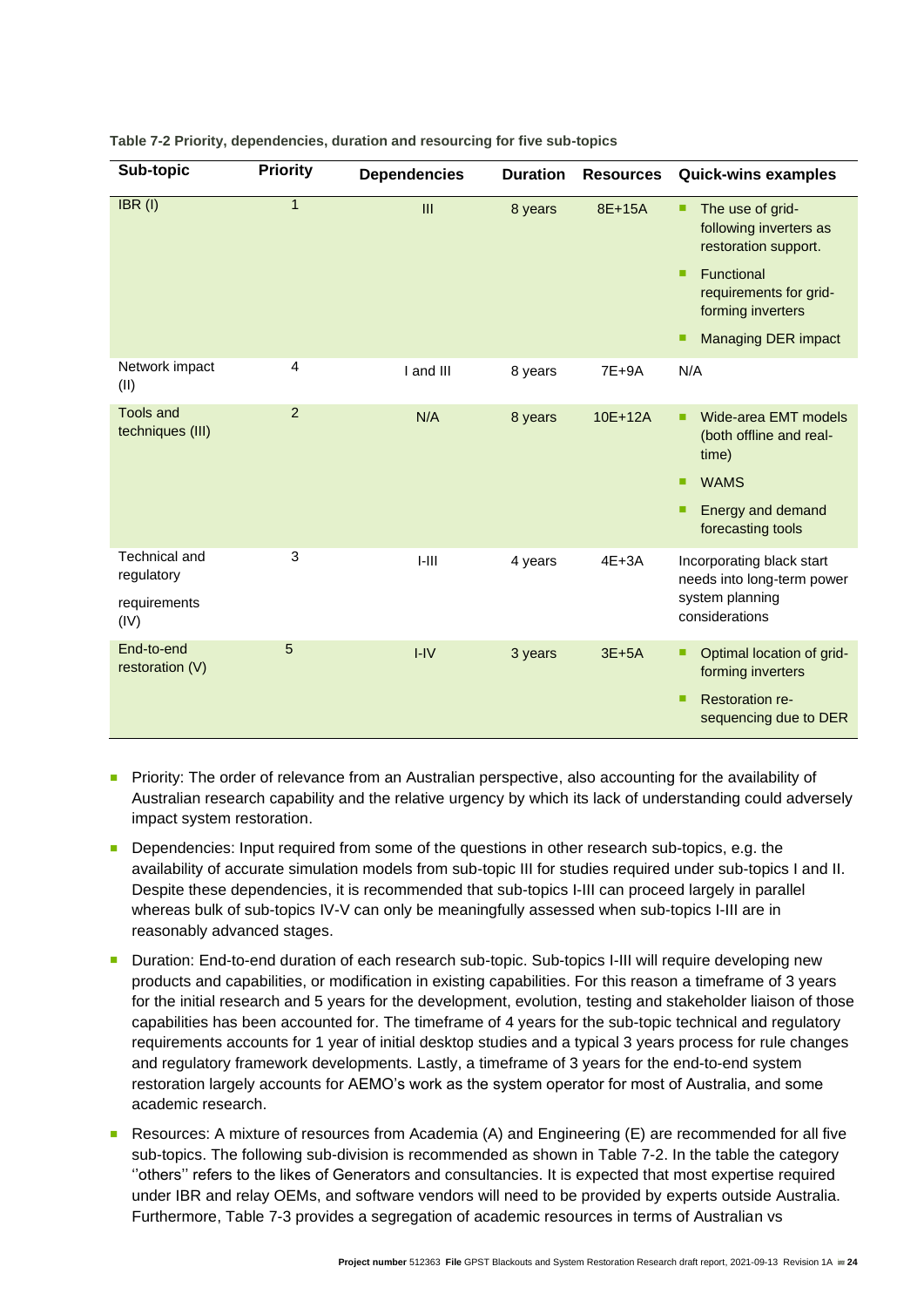international research collaboration, and key reasons on why international collaboration would be valuable.

■ Quick-wins: Refers to those activities which either have already been started or there is a strong base in the industry or academia. Note that a more comprehensive list of quick-wins for each of the five subtopics was provided in Section 6.

| Sub-topic                                        | <b>IBR OEM</b> | <b>Relay OEM</b> | <b>Software</b><br>vendor | <b>System</b><br>operator | <b>TNSP</b>    | <b>Others</b> |
|--------------------------------------------------|----------------|------------------|---------------------------|---------------------------|----------------|---------------|
| $IBR$ (I)                                        | 4              |                  | $\overline{1}$            | $\mathbf{1}$              | $\overline{1}$ |               |
| Network impact (II)                              | 1              | 3                |                           | 1                         | 1              |               |
| Tools and techniques<br>(III)                    | 1              | 1                | 3                         | 2                         | 1              | 2             |
| Technical and<br>regulatory requirements<br>(IV) |                |                  |                           | 2                         | 1              | ◢             |
| End-to-end restoration<br>(V)                    |                |                  |                           | 2                         | 1              |               |

**Table 7-2 Further elaboration of resourcing for practicing Engineers**

#### **Table 7-3 Australian vs international research**

| Sub-topic                                        | Australia | <b>International</b> | Key international contribution                                                                                              |
|--------------------------------------------------|-----------|----------------------|-----------------------------------------------------------------------------------------------------------------------------|
| $IBR$ (I)                                        | 12        | 3                    | More advanced research in grid-forming<br>inverters other than BESS, better<br>knowledge of protection systems              |
| Network impact (II)                              | 6         | 3                    | Very little focus if any in Australian<br>academia in terms of protection system<br>design, modelling and impact assessment |
| Tools and techniques<br>(III)                    | 10        | 2                    | International research is ahead of Australia<br>in the use of decision support tools                                        |
| Technical and<br>regulatory requirements<br>(IV) | 3         |                      | N/A                                                                                                                         |
| End-to-end restoration<br>(V)                    | 4         | $\mathbf{1}$         | Knowledge of HVDC links and restoration<br>from distribution network and microgrids                                         |

# <span id="page-28-0"></span>**7.3 Risks and mitigation measures**

Table 7-3 provides key risks and mitigation measures associated with research topic 5.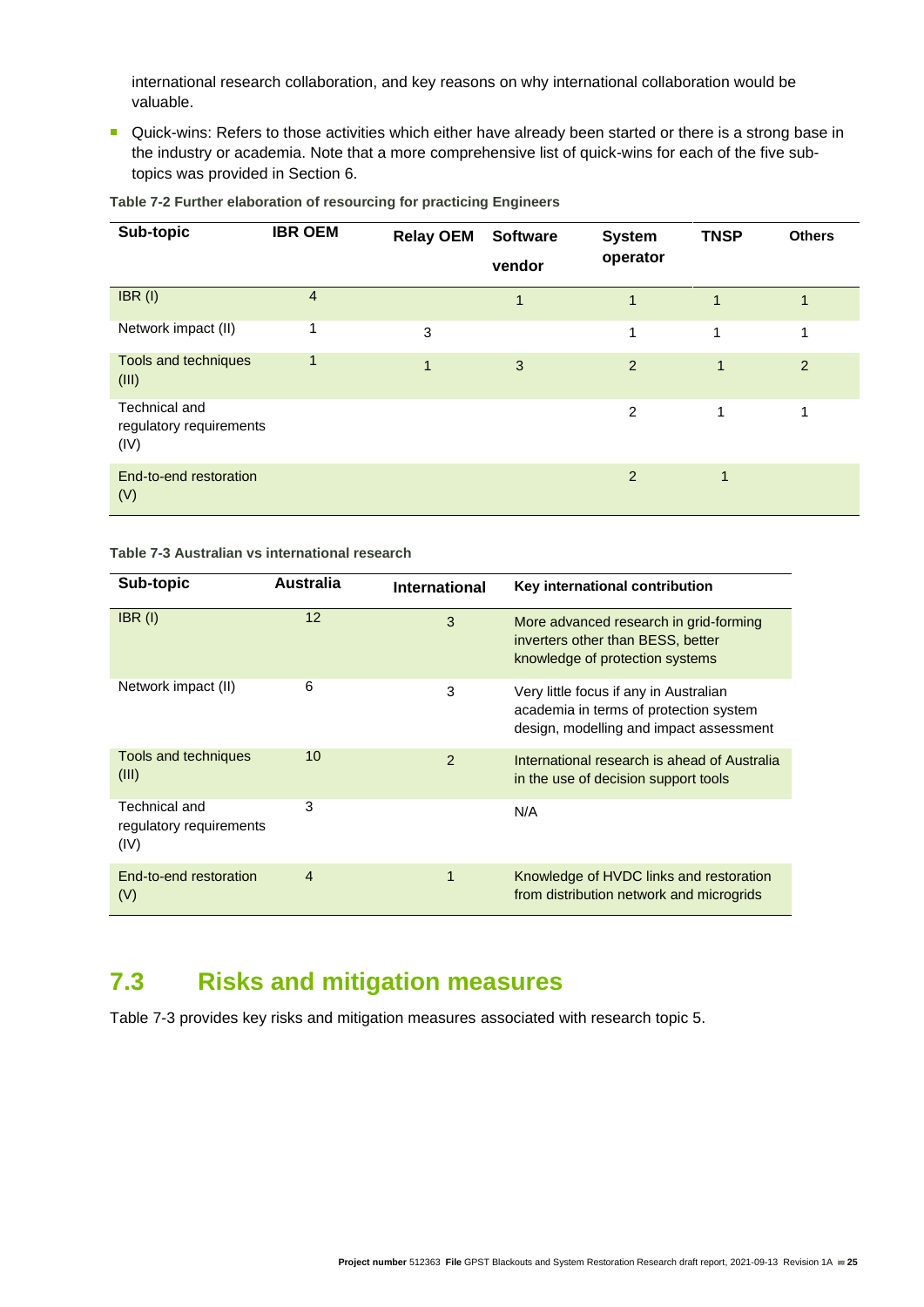| <b>Risk</b>                                                                                                                                                                                                                                                                                                                       | <b>Mitigation measure</b>                                                                                                                                                                                                                                                                                                            |
|-----------------------------------------------------------------------------------------------------------------------------------------------------------------------------------------------------------------------------------------------------------------------------------------------------------------------------------|--------------------------------------------------------------------------------------------------------------------------------------------------------------------------------------------------------------------------------------------------------------------------------------------------------------------------------------|
| Scarcity of resources with relevant<br>experience in particular within<br>academia                                                                                                                                                                                                                                                | Developing expertise in Australian Universities<br>Better collaboration between industry and academia<br>٠<br>within Australia, and with their international peers                                                                                                                                                                   |
| Topic 5 is one of the research topics<br>requiring most involvement from the<br>practicing Engineers, who may not be<br>as available as academic<br>researchers.                                                                                                                                                                  | Agreement with key industry resources/organisations<br>T.<br>Provision of industrial funding in addition to academic<br>T.<br>funding                                                                                                                                                                                                |
| Scarcity of skilled resources in power<br>system protection                                                                                                                                                                                                                                                                       | Develop expertise in both the academia and industry<br>٠<br>Collaboration with industry and academia internationally<br>٠<br>Hire international experts in both the Australian industry<br>п<br>and academia                                                                                                                         |
| Exchange of confidential models and<br>data including:<br>Access to practical data and<br>π<br>models by academia<br>Exchange of confidential models<br>П<br>and data across the industry<br>including access to:<br>Tuneable dynamic models by<br>non-OEM organisations<br>Wide-area EMT models by<br>non-AEMO/NSP organisations | Develop the IT infrastructure and implement any<br>T.<br>necessary rule changes to allow exchange of individual<br>and wide-area models of sufficient accuracy between<br>academia and industry and within various industry<br>organisations such as OEMs and system operators                                                       |
| Lack of trial and commercial projects<br>based on emerging technologies                                                                                                                                                                                                                                                           | Liaise with ARENA for funding of grid-forming inverter<br>п<br>projects with black start capability.<br>Revise current regulatory frameworks to provide better<br>٠<br>incentives for new entrant SRAS providers.                                                                                                                    |
| The use of more complex and diverse<br>tools within the control rooms                                                                                                                                                                                                                                                             | Investigate new ways of operator training (to be done<br>under research topic 3)<br>Better and more automated integration between desktop<br>analysis tools and decision support tools used in control<br>rooms<br>Bring in new skillsets/capabilities within control rooms in<br>addition to traditional skillsets and capabilities |